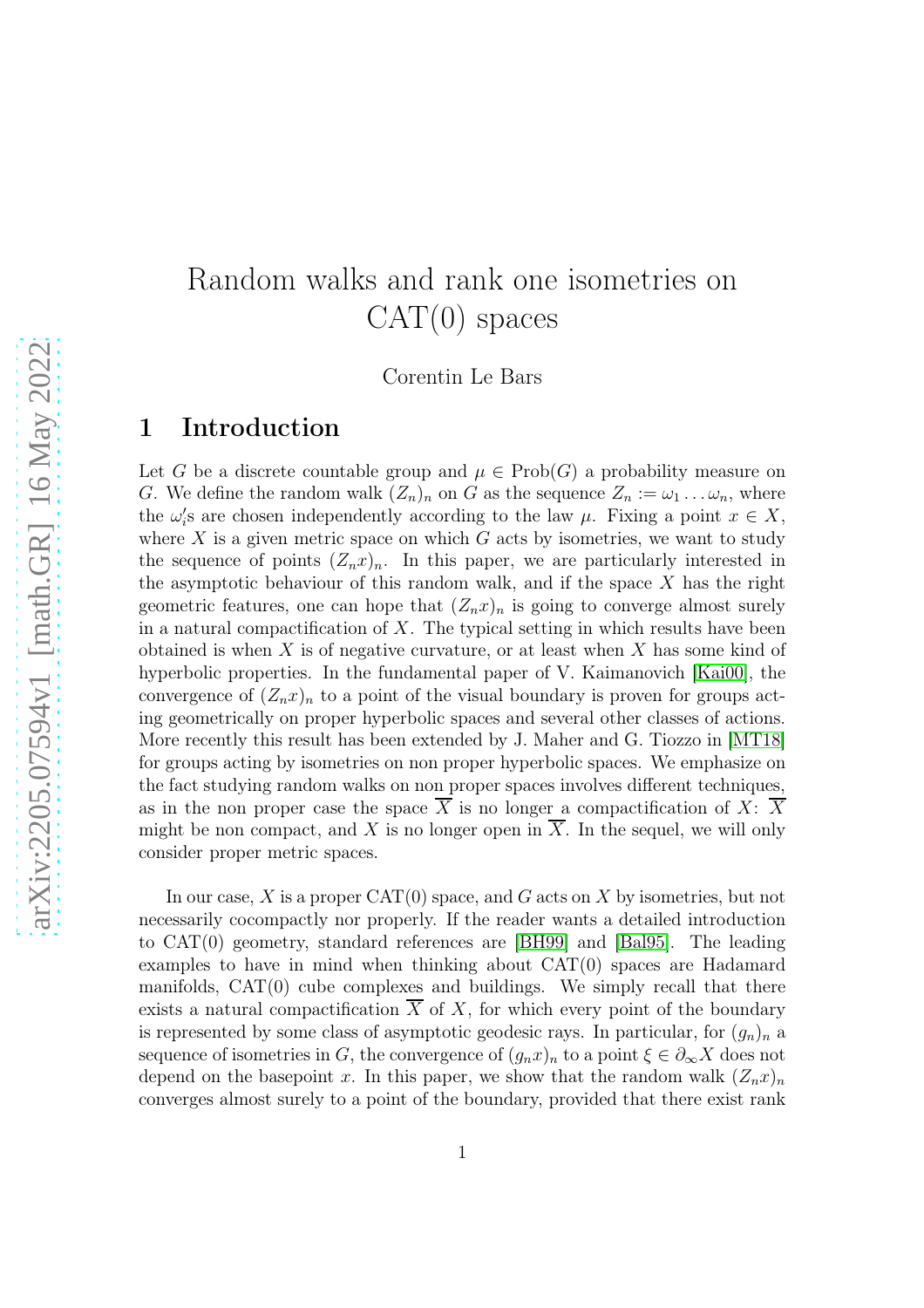one elements in the group. A rank one element is an axial isometry whose axes do not bound any flat half plane. Due to [\[BF09,](#page-26-1) Theorem 5.4], an isometry is rank one if one of its axis  $\sigma$  is "contracting", namely there exists a constant K such that the projection onto  $\sigma$  of every geodesic ball disjoint from  $\sigma$  has diameter less than K. This type of behaviour typically appears in hyperbolic spaces, where any loxodromic isometry is contracting in this sense. Then, it is often fruitful to think about rank one isometries as isometries that satisfy hyperbolic-like properties. Another important feature of rank one isometries is that they act on the boundary with North-South dynamics [\[Bal95,](#page-26-0) Lemma III. 3. 3]. Namely, for g a rank one isometry of X, there exist two points  $g^+$  and  $g^-$  in  $\partial_{\infty} X$  such that the successive powers of g contract the whole boundary  $\partial_{\infty} X$  minus g<sup>-</sup> on g<sup>+</sup>. In Section [2.2,](#page-7-0) we review some of these results and their consequences.

The study of rank one elements is motivated by the Rank Rigidity theory for Riemannian manifolds of non positive curvature, due to W. Ballmann, M. Brin, R. Spatzier, P. Eberlein and K. Burns (see [\[BB95\]](#page-26-2), [\[BBE85\]](#page-26-3), [\[BS87\]](#page-27-1), [\[EH90\]](#page-27-2) and [\[BBS85\]](#page-26-4)). For a detailed introduction and proof of the Rank Rigidity Theorem for Hadamard manifolds, see [\[Bal95\]](#page-26-0). The Theorem states that if M is a Hadamard manifold, and if G is a discrete group acting properly and cocompactly on  $M$ , then either M decomposes as a non-trivial product of two manifolds, or M is a higher rank symmetric space and G contains a rank one isometry.

This alternative appears to hold for wider classes of  $CAT(0)$  spaces, which led to formulate a general conjecture. We state one of the possible formulations as it is written in [\[CS11\]](#page-27-3). Recall that a metric space is said geodesically complete if any geodesic can be extended to infinity.

**Rank Rigidity Conjecture.** Let X a locally compact geodesically complete  $CAT(0)$ space, and G a discrete group acting properly and cocompactly on X by isometries. Assume that  $X$  is irreducible. Then  $X$  is either a higher rank symmetric space or a Euclidean building of dimension  $\geq 2$ , or G contains a rank one isometry.

Over the last thirty years, the conjecture was proven to hold for Euclidean cell complexes of dimension 2 and 3 (Ballmann and Brin [\[BB95\]](#page-26-2)), and P-E. Caprace and K. Fujiwara have proven that it also holds within the class of buildings and Coxeter groups [\[CF10\]](#page-27-4). More recently, P-E. Caprace and M. Sageev have proven that it remains true for finite-dimensional  $CAT(0)$  cube complexes  $|CS11|$ .

It is to be noted that rank one elements may play important roles in other fields of research, among which the Tits Alternative conjecture, stating that every finitely generated subgroup of a group acting geometrically on a  $CAT(0)$  space either contains a nonabelian free subgroup or is virtually solvable. The Tits alternative is known in many cases, see [\[CS11\]](#page-27-3), [\[OP21\]](#page-28-2) and references therein. More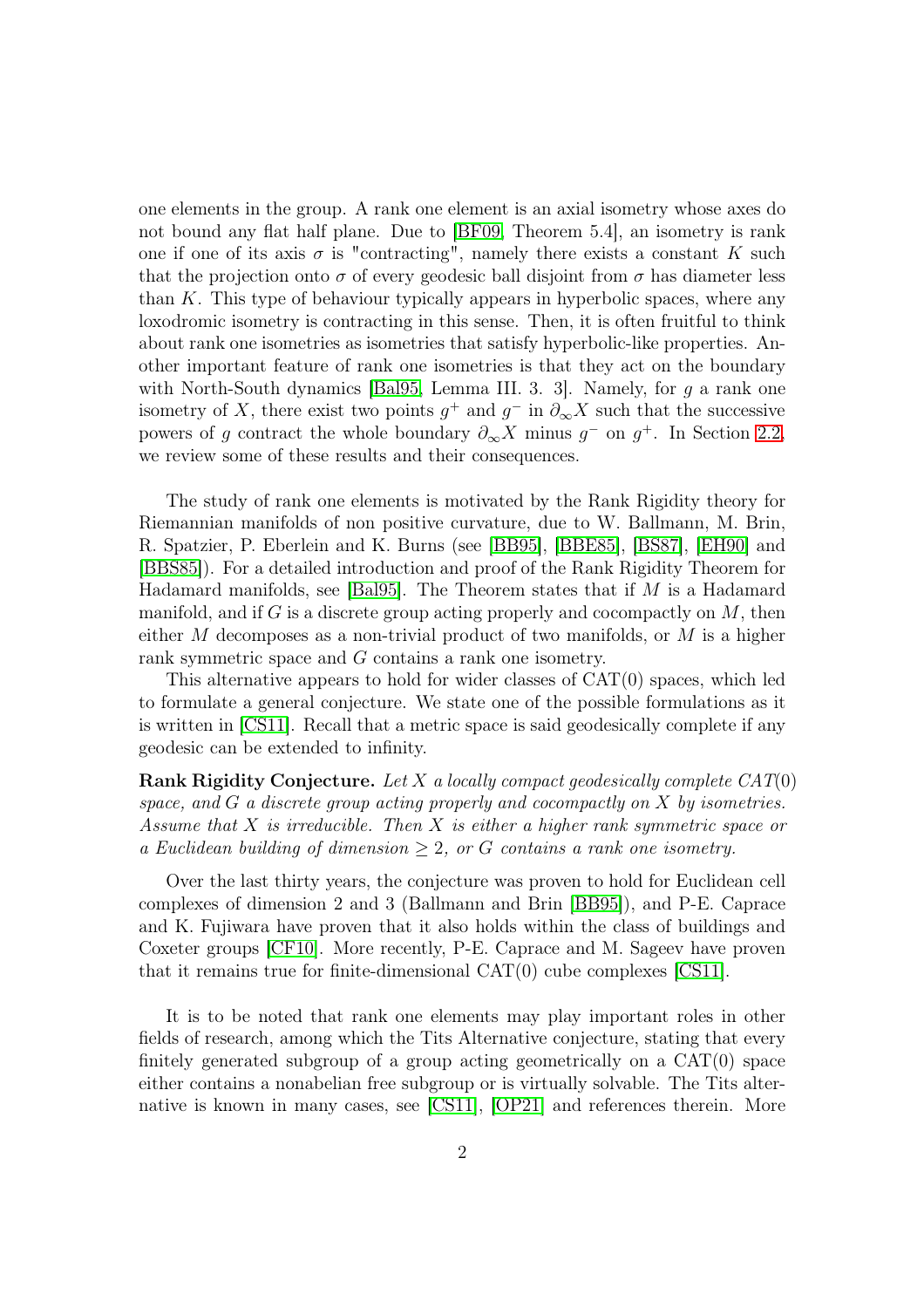recently, D. Osajda and P. Przytycki have proven that it holds in the context of an almost free action on a  $CAT(0)$  triangle complex, which we do not assume locally compact [\[OP21,](#page-28-2) Theorem A]. In the proof, they give a geometric criterion on the  $CAT(0)$  triangle complex for finding rank one elements in the group  $[OP21]$ , Proposition 7.3], and hence free subgroups. Note that in this situation, the action needs not be cocompact.

Last, note that the presence of rank one elements in a group acting on a  $CAT(0)$ space can be detected by general conditions on the group action along with some purely geometric features of the space, for example concerning the Tits boundary of the space, see Section [2.3.](#page-8-0)

A measure  $\nu$  on X is said to be  $\mu$ -stationary if  $\mu * \nu = \nu$ , where  $\mu * \nu$  defines the convolution measure of  $\mu$  and  $\nu$ . When we want to study random walks generated by a measure  $\mu$  on G, it is often fruitful to endow  $\overline{X}$  with a probability measure which is stationary with respect to  $\mu$ . It allows to use important results in measure theory including those of H. Furstenberg [\[Fur73\]](#page-27-5). They will be reviewed in Section [2.4.](#page-10-0)

The first result of this paper is the fact that in our context, there is a unique  $\mu$ -stationary measure on X.

<span id="page-2-0"></span>**Theorem 1.1.** Let G be a discrete group and  $G \sim X$  a non-elementary action by isometries on a proper CAT(0) space X. Let  $\mu \in Prob(G)$  be an admissible probability measure on  $G$ , and assume that  $G$  contains a rank one element. Then there exists a unique  $\mu$ -stationary measure  $\nu \in Prob(X)$ .

Theorem [1.1](#page-2-0) is fundamental in order to obtain the almost sure convergence of the random walk  $(Z_n x)_n$  to the boundary. However, we think that the uniqueness of the stationary measure can be of independent interest. The second result, and the main Theorem of this article is the almost sure convergence to the boundary.

<span id="page-2-1"></span>**Theorem 1.2.** Let G be a discrete group and  $G \sim X$  a non-elementary action by isometries on a proper  $CAT(0)$  space X. Let  $\mu \in Prob(G)$  be an admissible probability measure on G, and assume that G contains a rank one element. Then for every  $x \in X$ , and for P-almost every  $\omega \in \Omega$ , the random walk  $(Z_n(\omega)x)_n$ converges almost surely to a boundary point  $z^+(\omega) \in \partial_{\infty} X$ . Moreover,  $z^+(\omega)$  is distributed according to the stationary measure  $\nu$ .

Results of convergence of this type had already been obtained for special cases. In the context of a fundamental group  $\pi_1(M)$  of a compact rank one Riemannian manifold M acting on the sphere at infinity  $\partial M$  of the universal covering space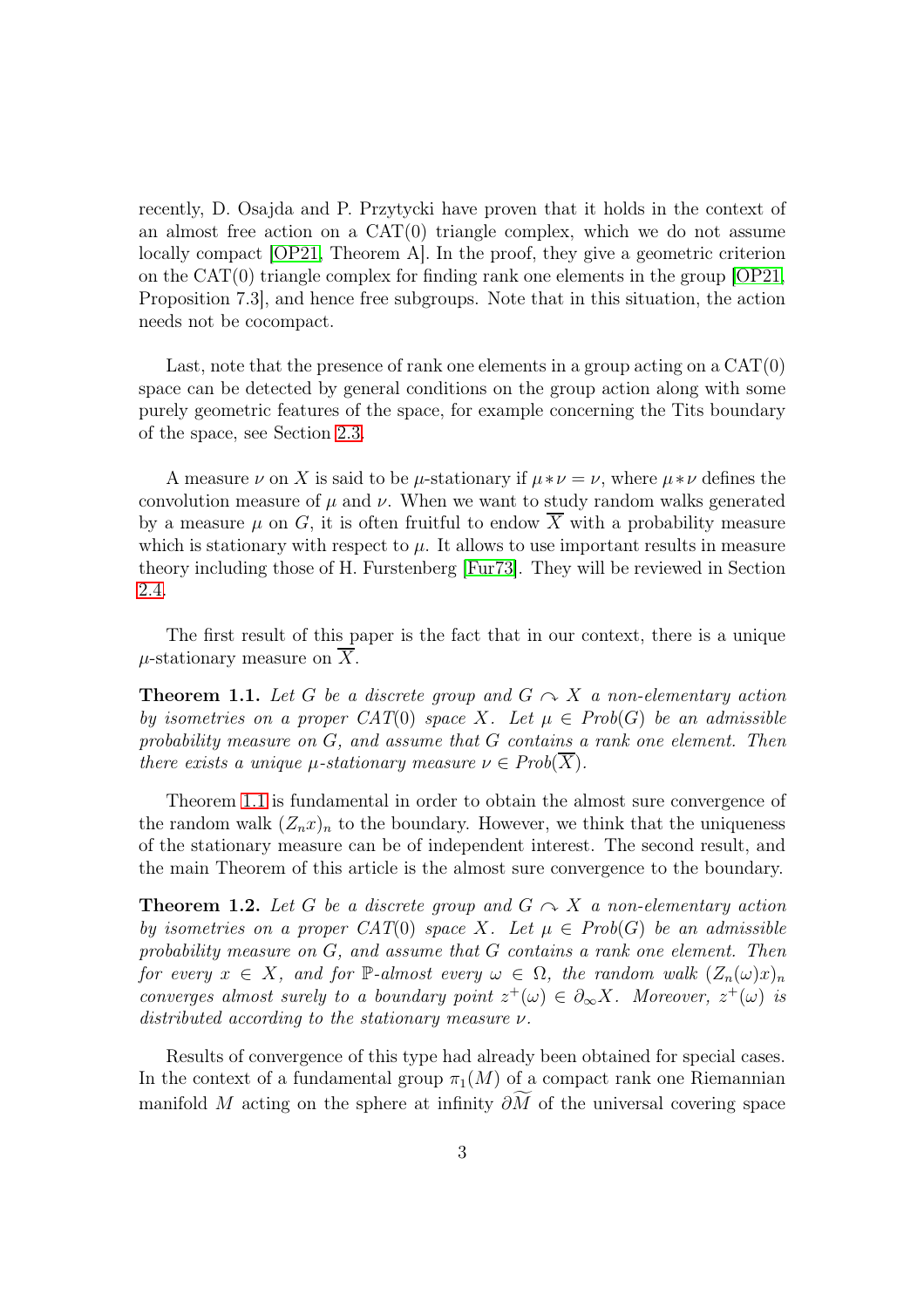$M$ , the convergence of the sample paths was proven by Ballmann  $|Ba|89$ , Theorem 2.2]. In the context of finite dimensional CAT(0) cube complexes, the behaviour of the sample paths of a given group has been extensively studied by T. Fernós, J. Lécureux and F. Mathéus who showed under weak hypotheses that  $(Z_n x)_n$ converges almost surely to a point of the visual boundary [\[FLM18,](#page-27-6) Theorem 1.3], and who gave an extensive description of the asymptotic behaviour of the random walk: nature of the limit points, occurrence of the contracting elements...

It is also to be noted that the techniques we used in order to prove Theorem [1.1](#page-2-0) can be rewritten in view of Theorem [1.2](#page-2-1) as the following:

**Corollary 1.3.** Let  $\xi \in \partial_{\infty} X$  be a limit of the random walk  $(Z_n x)_n$ . Then for v-almost every point  $\eta \in \partial_{\infty} X$ , there exists a rank one geodesic joining  $\xi$  to  $\eta$ .

In other words, limit points are almost surely rank one. This result will be useful for the proof of Theorem [1.4,](#page-3-0) but we think it could be used in different contexts.

In the more general setting of a non-specified  $CAT(0)$  space, Karlsson and Margulis had already proven in [\[KM99,](#page-28-3) Thoerem 2.1] a first general result of convergence of the random walk. In fact, they studied the more general behaviour of cocycles on  $X$ , but it is a problem that we will not consider here. When the measure  $\mu$  has finite first moment  $\int_G d(gx, x)d\mu(g) < \infty$ , the subadditive ergodic Theorem implies that the limit  $\lambda := \lim_{n \to \infty} \frac{1}{n}$  $\frac{1}{n}d(Z_nx,x)$  exists almost surely. This limit is called the *drift* of the random walk, and can be understood as the speed at which the random walk goes to infinity. Since the action is isometric,  $\lambda$  does not depend on the choice of the basepoint. Under the hypothesis that the drift is positive, Karlsson and Margulis had showed, among other results, that the random walk  $(Z_nx)_n$  converges almost surely to a point of the visual boundary. Theorem [1.2](#page-2-1) is different because we don't assume that the measure  $\mu$  has finite first moment, nor that the drift is positive. In the case that  $G$  is non-amenable, Guivarc'h showed that the random walk generated by a word metric has positive drift [\[Gui80\]](#page-28-4), but it can be quite difficult to prove in general.

When we assume that the measure  $\mu$  has finite first moment, the drift  $\lambda$  exists, and another important subject concerning the asymptotic behaviour of the random walk is knowing whether  $\lambda$  is positive or not. When the group G is non-amenable and endowed with some word metric, the drift is positive, but for general actions, the answer is not clear. In [\[KM99\]](#page-28-3), the positivity of the drift was used to prove the convergence to the boundary, while here we obtain this result after the convergence.

<span id="page-3-0"></span>**Theorem 1.4.** Let G be a discrete group and  $G \sim X$  a non-elementary action by isometries on a proper CAT(0) space X. Let  $\mu \in Prob(G)$  be an admissible probability measure on G with finite first moment, and assume that G contains a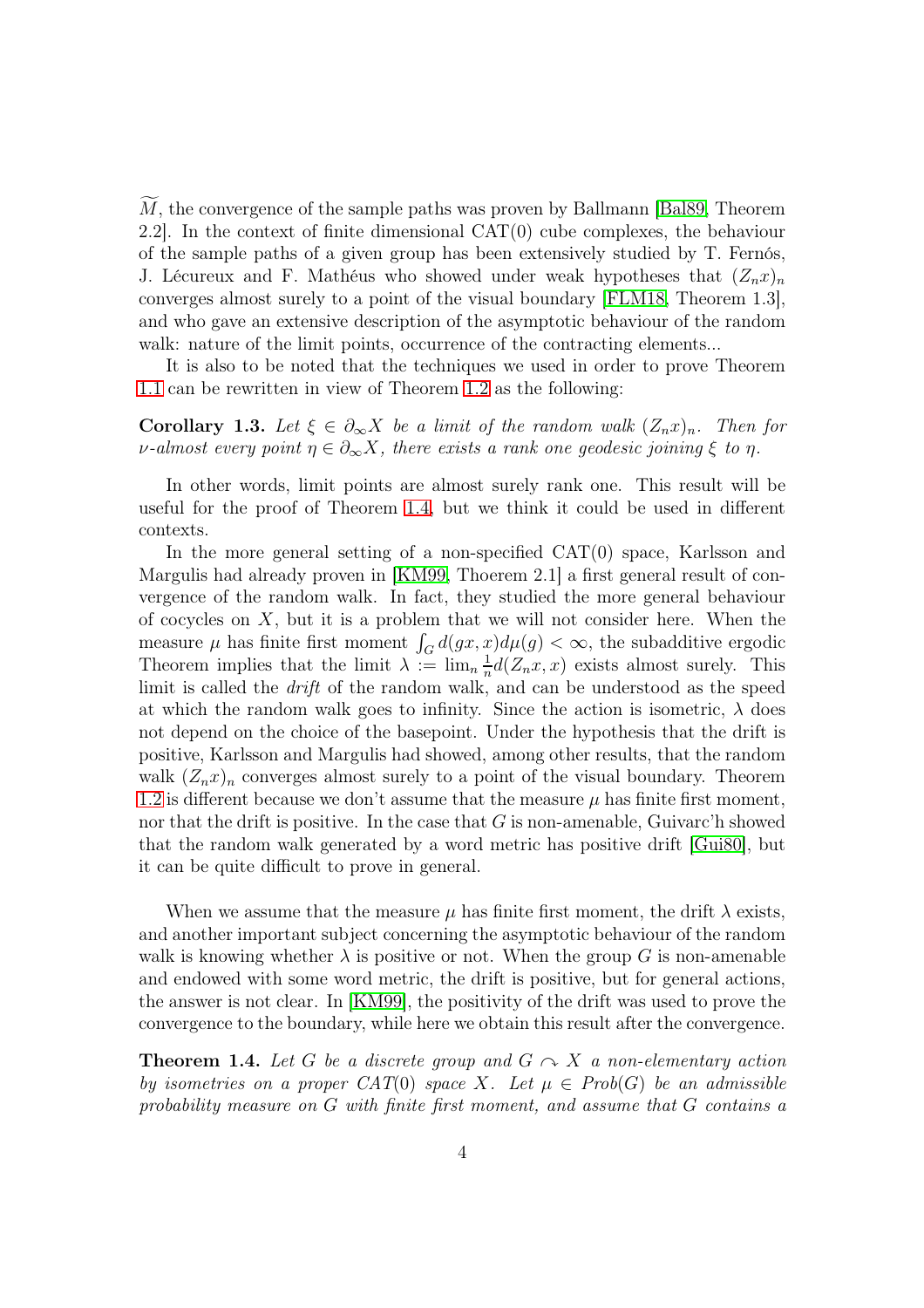rank one element. Let  $x \in X$  be a basepoint of the random walk. Then the drift  $\lambda$ is almost surely positive:

$$
\lim_{n \to \infty} \frac{1}{n} d(Z_n(\omega)x, x) = \lambda > 0.
$$
\n(1)

In order to prove Theorem [1.1,](#page-2-0) we use a result from Papasoglu and Swenson about the dynamics on the Tits boundary [\[PS09,](#page-28-5) Lemma 19], stating that in the CAT(0) case, the action of the group G satisfies a  $\pi$ -convergence property: if  $(g_n)_n$ is a sequence of isometries satisfying  $g_n x \longrightarrow \xi \in \partial_\infty X$  and  $g_n^{-1} x \longrightarrow \eta \in \partial_\infty X$ , then for all compact subset  $K \subseteq \partial X - B_T(\eta, \pi)$ , and all open set U containing  $\xi$ ,  $g_nK \subseteq U$  for all k large enough. It will then be useful to prove that the *v*-measure of  $B_T(\eta, \pi)$  is zero (Lemma [3.8\)](#page-15-0), which we do by using a result from Maher and Tiozzo [\[MT18,](#page-28-1) Lemma 4.5]. Once we know that the stationary measure is unique, proving that the random walk  $(Z_n x)_n$  converges to the boundary (Theorem [1.2\)](#page-2-1) follows from a geometric result concerning rank one geodesics proven by Ballmann [\[Bal95,](#page-26-0) Lemma III.3.1]. Last, to show that the drift is positive (Theorem [1.4\)](#page-3-0), we have followed the strategy implemented in Guivarc'h and Raugi [\[GR85\]](#page-27-7), see also [\[BQ16a\]](#page-27-8) and [\[BQ16b\]](#page-27-9).

While we were writing this paper, it came to our attention that H. Petyt, D. Spriano and A. Zallum have proposed another approach to the subject of  $CAT(0)$  actions. More precisely, given an action of a group G on a  $CAT(0)$  space X, it is possible to build a hyperbolic space  $(X_L, d_L)$  out of X using "curtains", in such a way that informations on the original action can be nicely translated to the actions on the derived hyperbolic space. Considering the results we already have for actions on hyperbolic spaces (e.g. [\[MT18\]](#page-28-1)), it is likely that we could use these results to deduce some of the properties we have investigated in this paper about random walks one CAT(0) spaces.

Section [2](#page-5-0) is an introduction to the notions that we are going to use, and presents the general setting. In Section [3,](#page-12-0) we prove Lemma [3.8](#page-15-0) and Theorem [1.1.](#page-2-0) In Section [4,](#page-17-0) we prove Theorem [1.2](#page-2-1) stating that the random walk is convergent, which is the main result of this article. In Section [5,](#page-20-0) we give applications of the convergence, especially the positivity of the drift and geodesic tracking results.

Acknowledgement. The author is grateful to Jean Lécureux for the weekly conversations and commentaries, and whose contribution to this article was invaluable.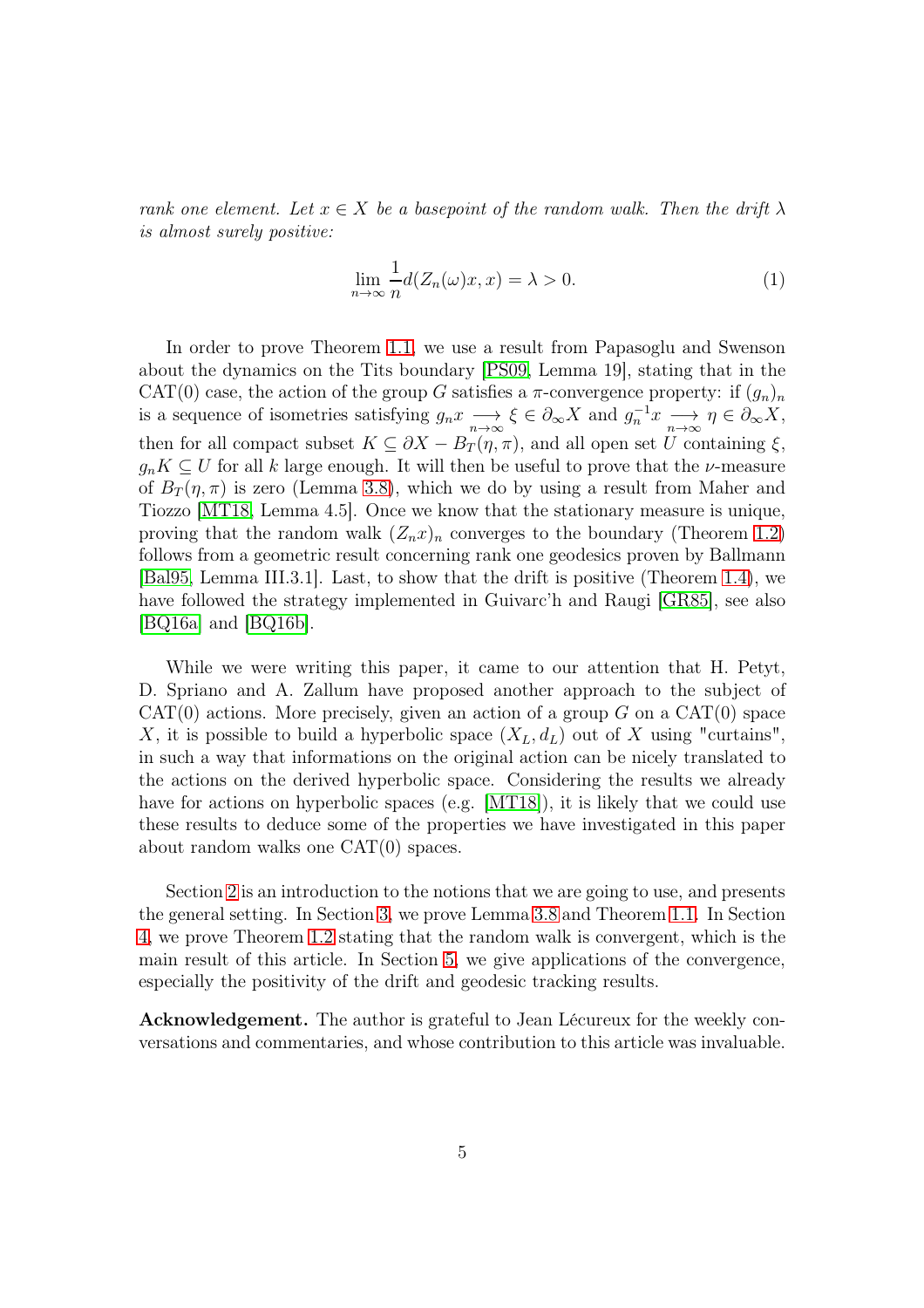### <span id="page-5-0"></span>2 Background

#### 2.1 Random walks and general setting

Let G be a discrete countable group and  $\mu \in \text{Prob}(G)$  a probability measure on G. Throughout the article we will assume that  $\mu$  is admissible, i.e. supp $(\mu)$ generates G as a semigroup. Let  $(\Omega, \mathbb{P})$  be the probability space  $(G^{\mathbb{N}}, \delta_e \times \mu^{\mathbb{N}^*})$ . The application

$$
(n,\omega) \in \mathbb{N} \times \Omega \mapsto Z_n(\omega) = \omega_1 \omega_2 \dots \omega_n,
$$

where  $\omega$  is chosen according to the law  $\mathbb{P}$ , defines the random walk on G generated by the measure  $\mu$ .

Let now  $(X, d)$  be a proper CAT(0) metric space, on which G acts by isometries. If the reader wants a detailed introduction to  $CAT(0)$  spaces, the main references that we will use are [\[BH99\]](#page-27-0) and [\[Bal95\]](#page-26-0). We recall that the boundary  $\partial_{\infty} X$  of a CAT(0) space X is the set of equivalent classes of rays  $\sigma : [0, \infty) \to X$ , where two rays  $\sigma_1, \sigma_2$  are equivalent if they are asymptotic, i.e. if  $d(\sigma_1(t), \sigma_2(t))$  is bounded uniformly in  $t$ .

Given two points on the boundary  $\xi$  and  $\eta$ , if there exists a geodesic line  $\sigma : \mathbb{R} \to X$  such that the geodesic ray  $\sigma_{[0,\infty)}$  is in the class of  $\xi$  and the geodesic ray  $t \in [0, \infty) \mapsto \sigma(-t)$  is in the class of  $\eta$ , we will say that the points  $\xi$  and  $\eta$ are joined by a geodesic line. The reader should be aware that in general, such a geodesic need not exist between any two points of the boundary, as can be seen in  $\mathbb{R}^2$ . A point  $\xi$  of the boundary that is called a *visibility point* if, for all  $\eta \in \partial_{\infty} X - \{\xi\},\$  there exists a geodesic from  $\xi$  to  $\eta$ . We will see in the next section a criterion to prove that a given boundary point is a visibility point.

An important feature in CAT(0) spaces is the existence of closest-point projections on convex subsets. More precisely, given a closed convex subset  $C$  in a proper CAT(0) space, there exists a map  $p_C : X \to C$  such that  $p(x)$  minimizes the distance  $d(x, C)$  [\[BH99,](#page-27-0) Proposition 2.4]. This map is a retraction of X onto C and is distance decreasing: for all  $x, y \in X$ ,

$$
d(p_C(x), p_C(y)) \le d(x, y).
$$

Now, given a closed ball  $B := \overline{B}(x_0, r)$ , the projection  $p_r : X \to \overline{B}(x_0, r)$  can actually be extended to  $\overline{X}$ , by identifying any point  $\xi$  of the boundary with the geodesic ray  $\sigma$  issuing from  $x_0$  in the class of  $\xi$ . In this setting, if  $\sigma(0) = x_0$ , we define  $p_B(\xi) = \sigma(r)$ . Following the notations in [\[BH99,](#page-27-0) Chapter II.8], the visual topology on  $\overline{X}$  is defined by a basis of open sets  $U(c, r, \varepsilon)$ , where c is a geodesic ray,  $r, \varepsilon > 0$ , and

$$
U(c, r, \varepsilon) := \{ x \in \overline{X} \mid d(x, c(r)) > r, d(p_r(x), c(r)) < \varepsilon) \},
$$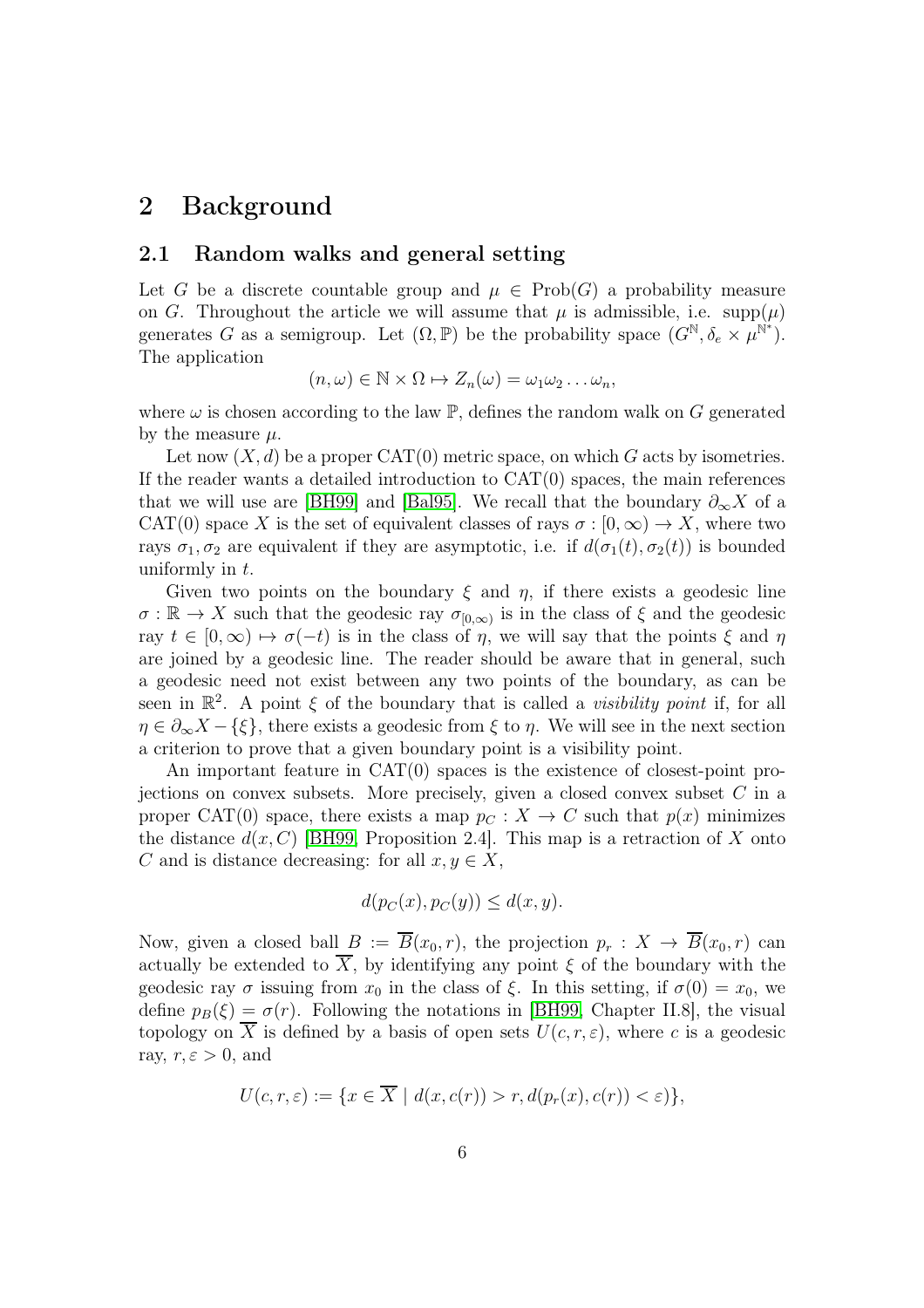

Figure 1: Illustration of Proposition [2.1.](#page-6-0)

where we called  $p_r$  the projection on the closed (convex) ball  $\overline{B}(c(0), r)$  of centre c(0) and radius r. Given  $x \in X$  and  $\xi \in \overline{X}$ , there is a unique geodesic ray (or segment) c joining x to  $\xi$ , so we will write alternatively  $U(x,\xi,r,\varepsilon)$  for  $U(c,r,\varepsilon)$ .

The following proposition is taken from [\[BH99,](#page-27-0) Proposition II. 8.8], and implies that the visual topology does not depend on the basepoint. It will be useful later.

<span id="page-6-0"></span>**Proposition 2.1** ([\[BH99,](#page-27-0) Proposition II. 8.8]). Let  $x, x' \in X$ , and  $r > 0$ . let c and c' be the geodesic rays issuing from x and x' respectively such that  $c(\infty)$  =  $c'(\infty) = \xi$ . Let  $p_r : \overline{X} \to \overline{B}(x,r)$  be the projection of  $\overline{X}$  onto  $\overline{B}(x,r)$ . Then, for all  $\varepsilon > 0$ , there exists  $R = R(r, d(x, x'), \varepsilon) > 0$  such that for all  $R' \ge R$ ,  $p_r(U(c', R', \varepsilon/3)) \subseteq B(c(r), \varepsilon)$ . In particular, for all  $R' \ge R$ ,  $U(c', R', \varepsilon/3)$  is contained in  $U(c, r, \epsilon)$ .

When X is a proper space, the space  $\overline{X} = X \cup \partial X$  is a compactification of X, that is,  $\overline{X}$  is compact and X is an open and dense subset of  $\overline{X}$ . We recall that the action of G on X extends to an action on  $\partial_{\infty} X$  by homeomorphisms.

Another equivalent construction of the boundary can be done using horofunctions. If  $x_n \to \xi \in \partial_{\infty} X$ , we denote by  $h_{\xi}^x : X \mapsto \mathbb{R}$  the horofunction given by

$$
h_{\xi}^{x}(z) = \lim_{n} d(x_n, z) - d(x_n, x).
$$

It is a standard result in CAT(0) geometry (see for example [\[Bal95,](#page-26-0) Proposition II.2.5) that this limit exists and that given any basepoint  $x$ , a horofunction characterizes the boundary point  $\xi$ .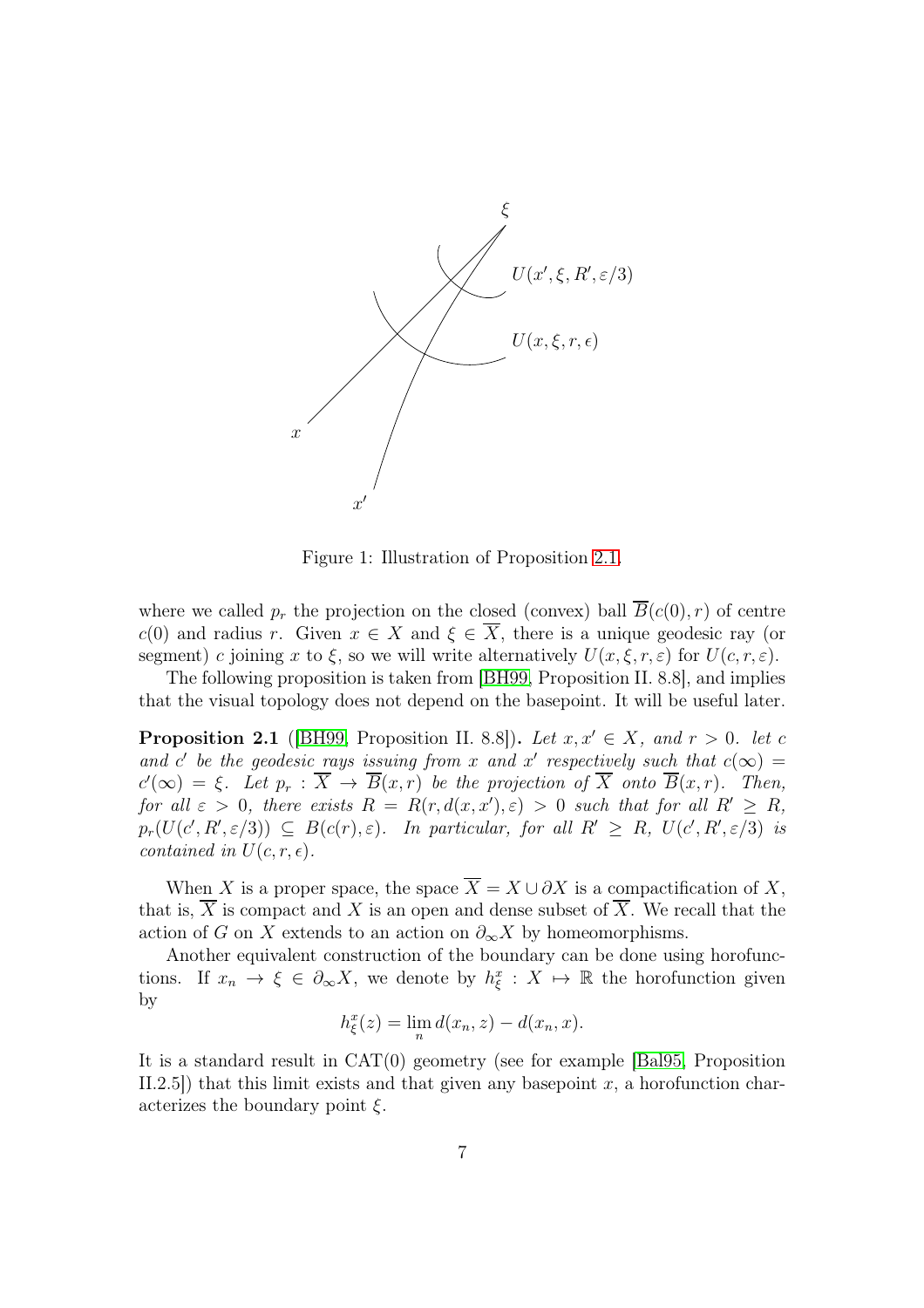#### <span id="page-7-0"></span>2.2 Rank one elements

Let  $g \in G$ . We say that g is a *semisimple* isometry if its displacement function  $x \in X \mapsto \tau_q(x) = d(x, gx)$  has a minimum in X. If this minimum is non-zero, it is a standard result (see for example [\[Bal95,](#page-26-0) Proposition II.3.3]) that the set on which this minimum is obtained is of the form  $C \times \mathbb{R}$ , where C is a closed convex subset of X. On the set  ${c} \times \mathbb{R}$  for  $c \in C$ , q acts as a translation, which is why q is called *axial* and the subset  ${c} \times \mathbb{R}$  is called an *axis* of g. A flat half-plane in X is defined as a euclidean half plane isometrically embedded in X.

**Definition 2.2.** We say that a geodesic in X is rank one if it does not bound a flat half-plane. If g is an axial isometry of X, we say that g is rank one if no axis of g bounds a flat half-plane.

<span id="page-7-1"></span>**Remark 2.3.** Let g be a rank one isometry, and let  $\sigma$  be one of its axes. Then there exists  $R \geq 0$  such that  $\sigma$  does not bound a flat strip of width R.

More information on rank one isometries and geodesics can be found in [\[Bal95,](#page-26-0) Section III. 3, and more recently in  $[CF10]$  and in  $[BF09]$ . If X is a proper space, M. Bestvina and K. Fujiwara showed in [\[BF09\]](#page-26-1) that an isometry is rank one if and only if it induces a contraction property on its axes. More precisely, an isometry of X has rank one if and only if there exists  $C \geq 0$  such that one of its axis  $\sigma$  is C-contracting: for every metric ball B disjoint from the geodesic  $\sigma$ , the projection  $\pi_{\sigma}(B)$  of the ball onto  $\sigma$  has diameter at most C.

**Definition 2.4.** We say that the action  $G \curvearrowright X$  of a rank one group G on a CAT(0) space X is non-elementary if G neither fixes a point in  $\partial_{\infty} X$  nor stabilizes a geodesic line in X.

To justify this definition, we use a result from Caprace and Fujiwara in [\[CF10\]](#page-27-4). What follows comes from the aforementioned paper.

**Definition 2.5.** Let  $g_1, g_2 \in G$  be axial isometries of G, and fix  $x_0 \in X$ . The elements  $g_1, g_2 \in G$  are called independent if the map

$$
\mathbb{Z} \times \mathbb{Z} \to [0, \infty) : (m, n) \mapsto d(g_1^m x_0, g_2^n x_0)
$$
\n<sup>(2)</sup>

is proper.

Remark 2.6. In particular, the fixed points of two independent axial elements form four distinct points of the visual boundary.

The following result was proven by P-E. Caprace and K. Fujiwara in [\[CF10\]](#page-27-4).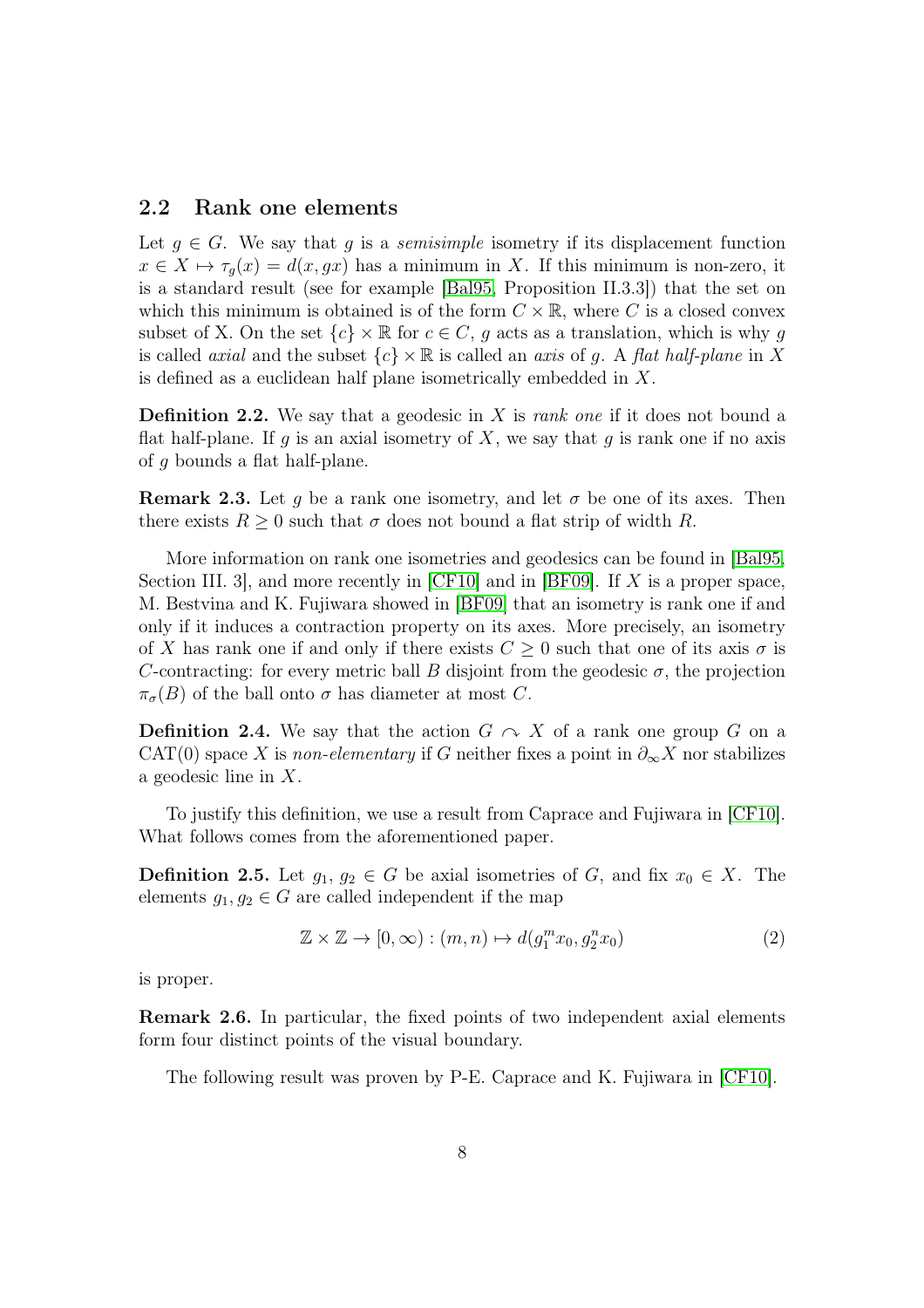<span id="page-8-2"></span>**Proposition 2.7** (CF10, Proposition 3.4)). Let X be a proper CAT(0) space and let  $G < Isom(X)$ . Assume that G contains a rank one element. Then exactly one of the following assertions holds:

- 1. G either fixes a point in  $\partial_{\infty} X$  or stabilizes a geodesic line. In both cases, it possesses a subgroup of index at most 2 of infinite Abelianization. Furthermore, if X has a cocompact isometry group, then  $\overline{G}$  < Isom(X) is amenable.
- <span id="page-8-1"></span>2. G contains two independent rank one elements. In particular,  $\overline{G}$  contains a discrete non-Abelian free subgroup.

As a consequence, the action  $G \curvearrowright X$  of a rank one group G on a CAT(0) space X is non-elementary if and only if alternative [2](#page-8-1) of the previous Proposition holds.

The next Lemma comes from [\[Ham09\]](#page-28-6), and extends a result from Ballmann and Brin [\[BB95\]](#page-26-2). It is a fundamental result on the dynamics induced by rank one isometries.

<span id="page-8-3"></span>**Theorem 2.8** (Ham09, Lemma 4.4)). An axial isometry f in G is rank one if and only if f acts with North-South dynamics with respect to its fixed points  $f^-$  et  $f^+$ : for every neighbourhood V of  $f^-$  and U of  $f^+$ , there exists  $k_0 \geq 0$  such that  $f^k(\partial_\infty X - V) \subseteq U$  and  $f^{-k}(\partial_\infty X - U) \subseteq V$  for all  $k \geq k_0$ .

#### <span id="page-8-0"></span>2.3 Tits metric on the boundary

Let us now recall some results about Tits geometry. It is a useful tool to detect flats in CAT(0) spaces. The following definitions and properties can be found in [\[Bal95,](#page-26-0) Section II.4], and in [\[BH99\]](#page-27-0).

Let  $\sigma_1 : [0, C_1] \to X$  and  $\sigma_2 : [0, C_2] \to X$  be two geodesic segments in X emanating from the same basepoint  $\sigma_1(0) = \sigma_2(0) = x$ . For every  $(s, t) \in$  $(0, C_1) \times (0, C_2)$ , there exists a euclidean comparison triangle  $\overline{\Delta}_{s,t}$  of the triangle  $\Delta_{s,t}$  in X spanned by  $(x, \sigma_1(s), \sigma_2(t))$ . Write  $\overline{\angle}_{\overline{x}}(\overline{\sigma_1}(s), \overline{\sigma_2}(t))$  the angle at  $\overline{x}$  of the comparison triangle  $\overline{\Delta}_{s,t}$ . Then by the CAT(0) inequality,  $\overline{\angle}_{\overline{x}}(\overline{\sigma_1}(s), \overline{\sigma_2}(t))$  is monotonically decreasing and we can define

$$
\angle(\sigma_1, \sigma_2) = \lim_{s, t \to 0} \overline{\angle}_{\overline{x}}(\overline{\sigma_1}(s), \overline{\sigma_2}(t)).
$$

Since X is uniquely geodesic, for any triple  $x, y, z \in X$ , there exist exactly one geodesic segment  $\sigma_1$  (resp. $\sigma_2$ ) from x to y (resp. from x to z), and we define the angle  $\angle_x(y, z)$  at x between y and z as  $\angle(\sigma_1, \sigma_2)$ . If  $x_n \to \xi \in \partial_\infty X$ ,  $y_p \to \eta \in \partial_\infty X$ in the visual topology, one can extend the notion of angle between points in the boundary by

$$
\angle_x(\xi,\eta) = \lim_{n,p \to \infty} \angle_x(x_n, y_p).
$$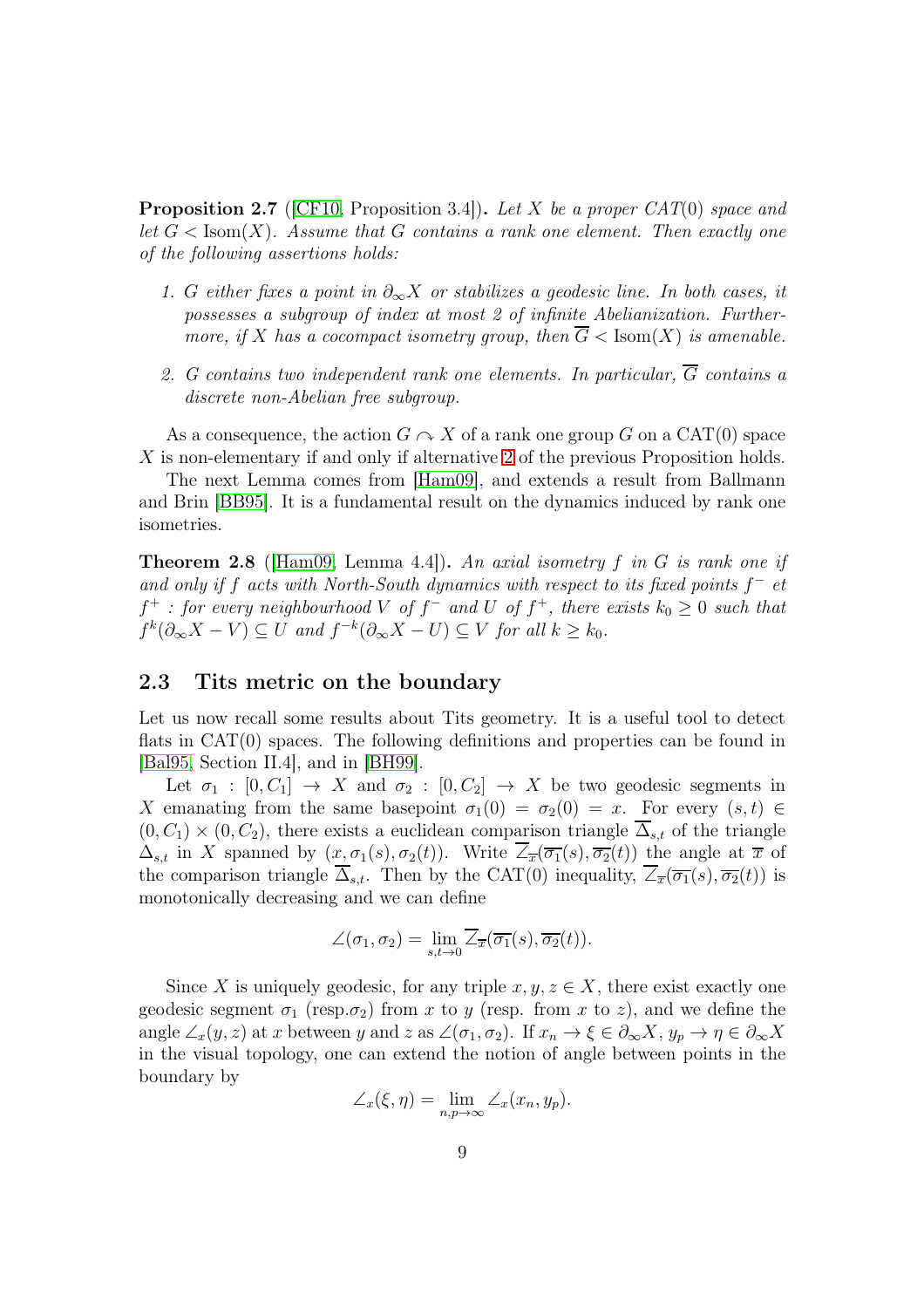It turns out that the  $\angle_x(\xi,\eta)$  does not depend on the choice of the sequences  $(x_n)_n$ and  $(y_p)_p$ . Finally, we define  $\angle : \overline{X} \times \overline{X} \to [0, \pi]$  the angular metric on  $\overline{X}$  by

$$
\angle(\xi,\eta)=\sup_{x\in X}\angle_x(\xi,\eta).
$$

**Remark 2.9.** For example, given two points on the boundary  $\xi$  and  $\eta$ , if there exists a geodesic  $\sigma$  joining them, then the above supremum is attained on  $\sigma$  and  $\angle(\xi, \eta) = \pi.$ 

The Tits metric on the boundary  $d_T : \overline{X} \times \overline{X} \to \mathbb{R} \cup {\infty}$  is the length metric associated to  $\angle (.,.)$ . We denote by  $B_T(\xi,r)$  the closed ball of radius r and centre  $\xi$ , defined by  $B_T(\xi,r) := \{\eta \in \partial_\infty X : d_T(\xi,\eta) \leq r\}.$  The following theorem summarizes important properties of the Tits metric.

<span id="page-9-0"></span>**Theorem 2.10** ([\[Bal95,](#page-26-0) Theorem II.4.11]). Let X be a proper CAT(0) space. Then  $(\partial_T X, d_T)$  is a complete CAT(1) space. Moreover, for all  $\eta, \xi \in \partial_{\infty} X$ :

- 1. if there is no geodesic in X from  $\xi$  to  $\eta$ , then  $d_T(\xi, \eta) = \angle(\xi, \eta) \leq \pi$ .
- 2. If  $\angle(\xi, \eta) < \pi$ , there is no geodesic in X joining  $\xi$  to  $\eta$  and there exists a unique geodesic (for the Tits metric) from  $\xi$  to  $\eta$  in  $\partial_T X$ .
- 3. If there is a geodesic  $\sigma$  in X from  $\xi$  to  $\eta$ , then  $d_T(\xi, \eta) \geq \pi$ , with equality if and only if  $\sigma$  bounds a flat half-plane.
- 4. If  $(\xi_n)$  and  $(\eta_n)$  are two sequences in  $\partial_\infty X$ , such that  $\xi_n \to \xi \in \partial_\infty X$  and  $\eta_n \to \eta \in \partial_\infty X$  in the visual topology, then  $d_T(\xi, \eta) \leq \liminf_{n \to \infty} d_T(\xi_n, \eta_n)$ .

**Remark 2.11.** In fact, for  $0 \leq r < \infty$ ,  $B_T(\xi, r)$  is closed for the visual topology. Indeed, let  $(\xi_n) \subseteq B_T(\xi, r)$  such that  $\xi_n \to z \in \partial_\infty X$  in the visual topology. By lower semicontinuity, lim inf  $d_T(\xi, \xi_n) \geq d_T(z, \xi)$ , hence  $d_T(z, \xi) \leq r$ . In particular, the ball  $B_T(\xi, r)$  is *ν*-measurable.

Let now  $g \in G$  be a rank one element and let  $\sigma$  be an axis of g. Then  $\sigma(+\infty)$  and  $\sigma(-\infty)$  are visibility points of the boundary. In particular,  $d_T(\sigma(-\infty), \xi) = +\infty$ for all  $\xi \in \partial_{\infty} X - \{\sigma(+\infty)\}\)$ , see [\[BB08,](#page-26-6) Lemma 1.7]. In fact, the converse of can be made true once we add some conditions on the group action. The next propositions show that, given some conditions on the group action, there are ways to detect rank one elements in G provided we have isolated points on the Tits boundary.

**Theorem 2.12** (Rua01, Main Theorem). Let G be group acting properly discontinuously, cocompactly by isometries on a  $CAT(0)$  space X, and let a, b be infinite order elements such that  $d_T(\{a^{\pm \infty}\}, \{b^{\pm \infty}\}) > \pi$ , then the subgroup generated by a and b contains a free subgroup. In fact, there exists  $N \geq 0$  such that for all  $n \geq N$ ,  $a^n b^{-n}$  is a rank one isometry.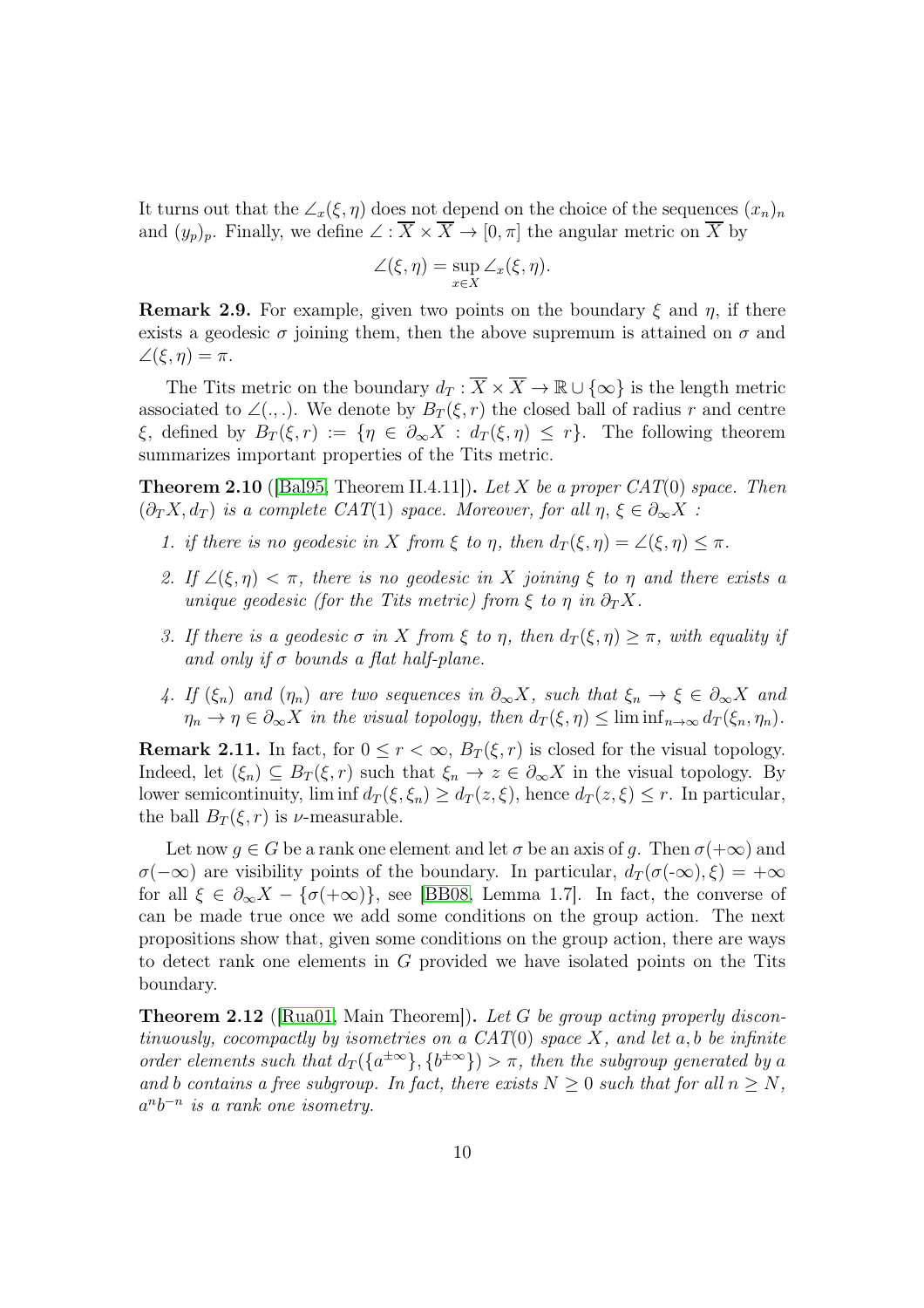Given an action by isometries of a group G on a  $CAT(0)$  space X, the limit set  $\Lambda$  of the action  $G \cap X$  is the set of all points  $\xi \in \partial_{\infty} X$  such that there exists a sequence  $(g_n) \in G$ , and  $x \in X$  for which  $g_n x \to \xi$ .

**Proposition 2.13** ([\[BB08,](#page-26-6) Proposition 1]). Suppose that  $\Lambda = \partial X$ , and that for each  $\xi \in \partial_T X$ , there exists  $\eta \in \partial_T X$  with  $d_T(\xi, \eta) > \pi$ . Then G contains a rank one isometry.

#### <span id="page-10-0"></span>2.4 Stationary measures and boundary theory

In the study of random walks on a group  $G$  acting on a metric space  $X$ , it is often very useful to use stationary measures on  $X$ . In the following, for  $Y$  a measurable space, we denote  $\text{Prob}(Y)$  the set of probability measures on Y. When a Polish group G acts continuously on a topological probability space Y, with  $\mu \in \text{Prob}(G)$ and  $\nu \in \text{Prob}(Y)$ , we define the convolution probability measure  $\mu * \nu$  as the image of  $\mu \times \nu$  under the action  $G \times Y \to Y$ . In other words, for f a bounded measurable function on  $Y$ ,

$$
\int_Y f(y)d(\mu * \nu)(y) = \int_G \int_Y f(g \cdot y)d\mu(g)d\nu(y).
$$

In our situation,  $G$  is countable, so for  $A$  any measurable set in  $Y$ ,

$$
\mu * \nu(A) = \sum_{g \in G} \mu(g) \nu(g^{-1}A).
$$

We will write  $\mu_m = \mu^{*m}$  the m-th convolution power of  $\mu$ , where G acts on itself by left translation  $(g, h) \mapsto gh$ .

**Definition 2.14.** A probability measure  $\nu \in \text{Prob}(X)$  is  $\mu$ -stationary if  $\mu * \nu = \nu$ .

The Banach-Alaoglu Theorem implies that the set of measures on  $\overline{X}$  is a weakly-∗ compact space. The next result is a straightforward consequence of this fact.

<span id="page-10-1"></span>Theorem 2.15. Let G be a countable group acting by homeomorphisms on a compact metric space Y, and let  $\mu \in Prob(G)$  a probability measure on G. Then there exists a  $\mu$ -stationary Borel probability measure  $\nu \in Prob(Y)$  on Y.

**Remark 2.16.** Since X is a proper CAT(0) space,  $\overline{X}$  is a compact metrizable space and Theorem [2.15](#page-10-1) states that there exists a probability measure  $\nu$  on  $\overline{X}$ that is  $\mu$ -stationary.

One of the reasons why we use stationary measures is given by the following Theorem, which is an important consequence of the martingale convergence Theorem and which goes back to Furstenberg [\[Fur73\]](#page-27-5).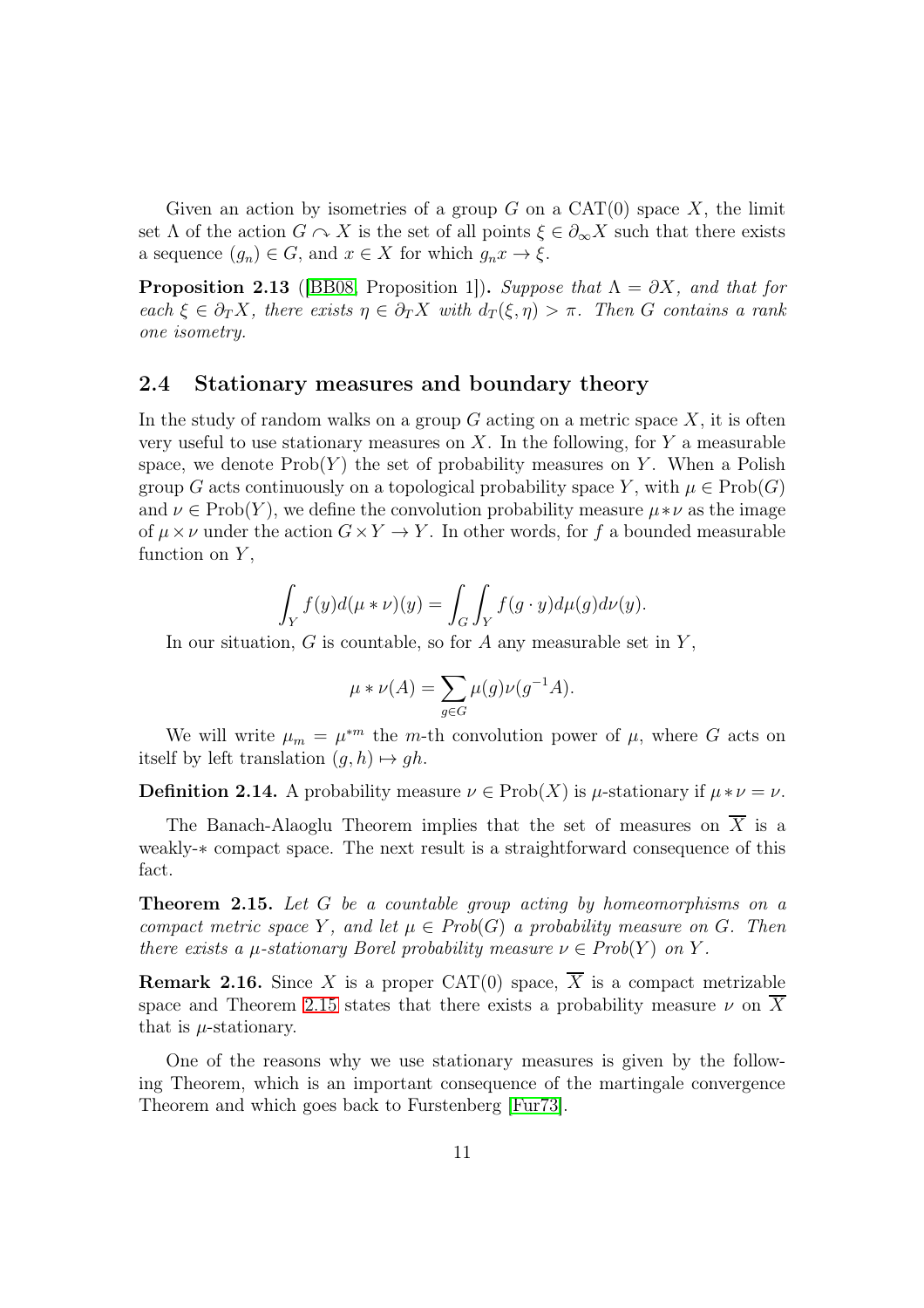<span id="page-11-0"></span>**Theorem 2.17** ([\[Fur73,](#page-27-5) Lemma 1.33]). Let G be a discrete group,  $\mu \in Prob(G)$ and  $(n, \omega) \in \mathbb{N} \times \Omega \mapsto Z_n(\omega)$  be the random walk on G associated to the measure  $\mu$ . Let Y be a locally compact,  $\sigma$ -compact metric space on which G acts by isometries, and let v be a  $\mu$ -stationary measure on Y. Then, for  $\mathbb{P}\text{-almost every } \omega \in \Omega$ , there exists  $\nu_\omega \in Prob(Y)$  such that  $Z_n(\omega)\nu \to \nu_\omega$  in the weak- $*$  topology. Moreover, for all  $g \in G$ ,  $Z_n(\omega)g\nu \to \nu_\omega$  in the weak-\* topology, and  $\nu = \int_{\Omega} \nu_\omega d\mathbb{P}(\omega)$ .

Let us give a brief overview of boundary theory. For more details, one can study [\[Kai00\]](#page-28-0) and [\[Fur02\]](#page-27-10). We define by "shift map" the application defined by

$$
S:(\omega_0,\omega_1,\dots)\in\Omega\mapsto(\omega_0\omega_1,\omega_2,\dots).
$$

If we define by  $f : \Omega \to G$  the application  $f(\omega) = \omega_1$ , see random walk  $(Z_n)$  can be written as

$$
(n,\omega) \in \mathbb{N} \times \Omega \mapsto Z_n(\omega) = f(\omega)f(S\omega) \dots f(S^{n-1}\omega).
$$

Given a measure  $\mu$  on a group and a measurable G-action on a metric space M endowed with a probability  $\nu$ , we say that  $(M, \nu)$  is a  $(G, \mu)$ -space if the measure  $\nu$ is  $\mu$ -stationary. In that case, Theorem [2.17](#page-11-0) states that there exists a limit measure  $\nu_{\omega} = \lim_{n \to \infty} Z_n(\omega) \nu.$ 

**Definition 2.18.** A  $(G, \mu)$ -space  $(M, \nu)$  is a  $(G, \mu)$ -boundary if for P-almost every  $\omega \in \Omega$ ,  $\nu_{\omega}$  is a Dirac measure.

The study of  $(G, \mu)$ -boundaries has strong connections with the existence of harmonic functions and Poisson transforms on a group, but these results will be omitted here. We refer to [\[Fur02\]](#page-27-10) for more informations on these subjects.

It is straightforward to see that any G-equivariant factor  $(M',\nu')$  of a  $(G,\mu)$ boundary is still a  $(G, \mu)$ -boundary. In fact, the following Theorem states that there exists a pair  $(B, \nu_B)$  which is maximal and universal among  $(G, \mu)$ -boundaries.

<span id="page-11-1"></span>**Theorem 2.19** (Fur<sub>73</sub>, Theorem 10.1). Given a locally compact group G with admissible probability measure  $\mu$ , there exists a maximal  $(G, \mu)$ -boundary, called the Poisson-Furstenberg boundary  $(B, \nu_B)$  of  $(G, \mu)$ , which is uniquely characterized by the following property:

Universality For every measurable  $(G, \mu)$ -boundary  $(M, \nu)$ , there is a G-equivariant measurable quotient map  $p:(B,\nu_B) \to (M,\nu)$ , uniquely defined up to  $\nu_B$ -null sets.

A construction of the Poisson boundary can be described as follows. The Poisson boundary of the measure  $\mu$  is the space B of ergodic components of the action of S on  $(\Omega, \text{Haar} \otimes \mu^{\mathbb{N}^*})$ . It is a measured space equipped by the pushforward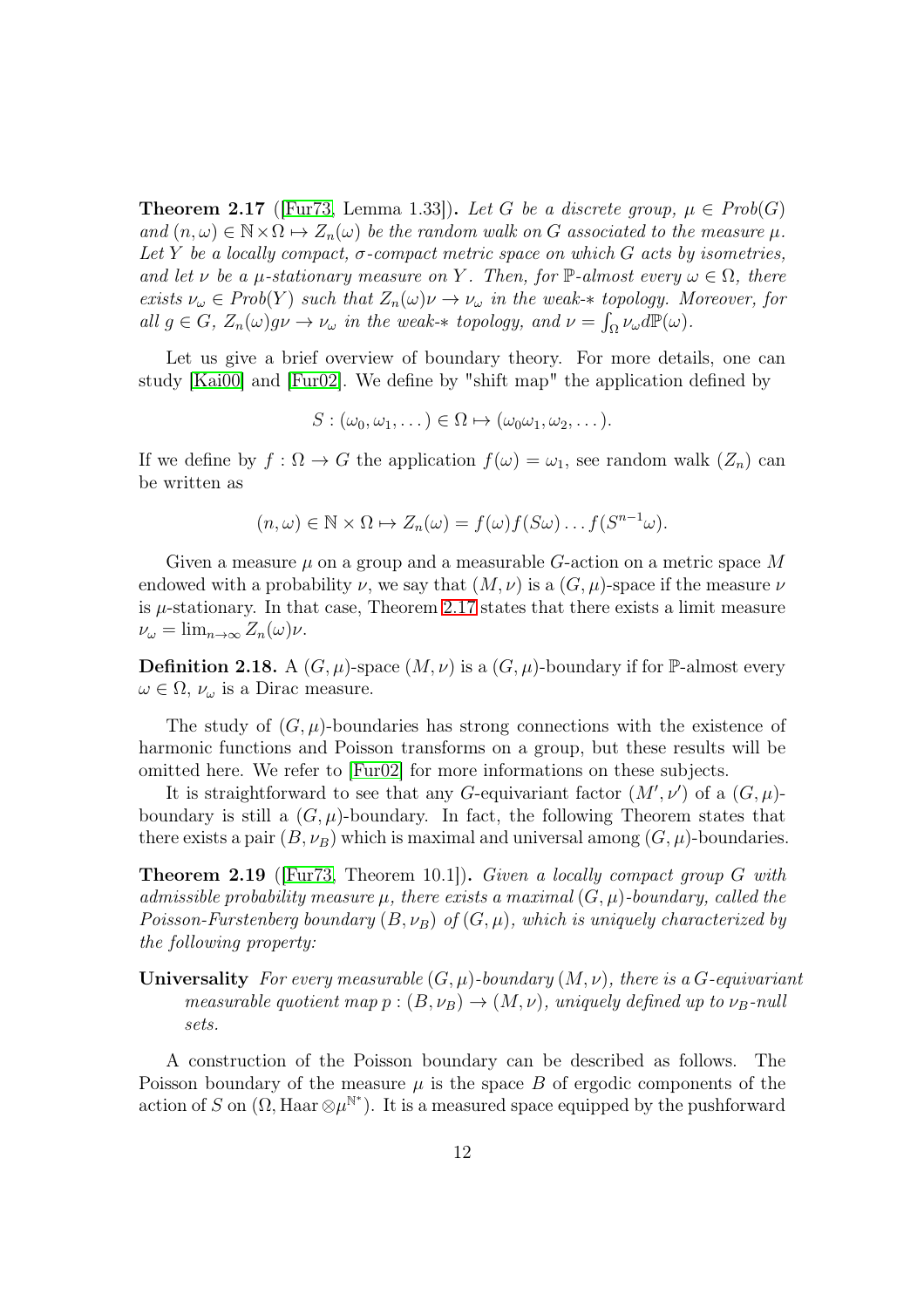$\nu_B$  of the measure P by the natural projection  $\Omega \to B$ . The space  $(B, \nu_B)$  is a a  $(G, \mu)$ -space on which G acts ergodically. There is a lot to say about the action of G on B, especially concerning G-equivariant boundary maps, and the interested reader may read [\[BF14\]](#page-26-7) for recent developments in this direction, where it is proven that the action  $G \cap B$  is isometrically ergodic, which is an enhanced version of ergodicity.

### <span id="page-12-0"></span>3 Uniqueness of the stationary measure

From now on, let G be a countable group and  $G \curvearrowright X$  a non-elementary action by isometries on a proper CAT(0) space X. Let  $\mu \in \text{Prob}(G)$  be an admissible probability measure on  $G$ , and assume that  $G$  contains a rank one element. The-orem [2.15](#page-10-1) gives the existence of a  $\mu$ -stationary measure  $\nu \in \mathrm{Prob}(X)$  on X. The goal of this section is to show that  $\nu$  is the unique  $\mu$ -stationary measure on X. In order to do so, we show that the measures  $\nu_{\omega}$  given by the Theorem [2.17](#page-11-0) are in fact Dirac measures  $\delta_{z(\omega)}$ , and that they do not depend on  $\nu$ .

#### 3.1 Dynamics on the Tits boundary

Let  $x \in X$  be a basepoint. We start by showing that almost surely, a subsequence of  $(Z_n(\omega)x)$  goes to infinity.

<span id="page-12-1"></span>**Lemma 3.1.** For all  $x \in X$ ,  $(Z_n(\omega)x)_n$  is  $\mathbb{P}\text{-almost surely unbounded.}$ 

<span id="page-12-2"></span>**Remark 3.2.** Since  $\overline{X}$  is compact, a straightforward consequence is that  $\mathbb{P}\text{-almost}$ surely, there exist a subsequence  $\phi(n)$  (depending on  $\omega$ ) and  $z^+(\omega)$ ,  $z^-(\omega) \in \partial_{\infty} X$ such that  $(Z_{\phi(n)}(\omega)x)_n$  converges to  $z^+(\omega)$ , and  $(Z_{\phi(n)}^{-1})$  $\psi_{\phi(n)}^{-1}(\omega)x)_n$  converges to  $z^-(\omega)$ .

*Proof.* Let K be a compact subset of X, and let D be its diameter. By hypothesis, there exists g a rank one element in the group, of translation length  $\tau(g) := l > 0$ . Hence there exists  $k \in \mathbb{N}$  such that  $\tau(g^k) = kl > D$ . In particular, if  $Z_n(\omega)x \in K$ , then  $Z_n(\omega)g^k x \notin K$ . Since  $\mu$  is admissible, there exists  $m \in \mathbb{N}$  such that  $\mu_m(g^k) =$ :  $a > 0$ . Then for  $n \in \mathbb{N}$ ,

$$
\mathbb{P}(Z_{n+m}(\omega)x \in K \mid Z_n(\omega)x \in K) < 1 - a.
$$

Then, P-almost surely, there exists  $n_0$  such that  $Z_{n_0}(\omega)x \notin K$ .

Let us take an increasing sequence of compacts  $(K_p)_p$  such that  $\bigcup K_p = X$ . For all  $p \in \mathbb{N}$ , P-almost surely there exists  $n_p \in \mathbb{N}$  such that  $Z_{n_p}(\omega)$   $\notin K_p$ . Then the subsequence  $(Z_{n_p}(\omega)x)_p$  escapes every compact of X. Since G acts by isometries,  $(Z_{n_p}^{-1}(\omega)x)_p$  also escapes every compact of X.  $\Box$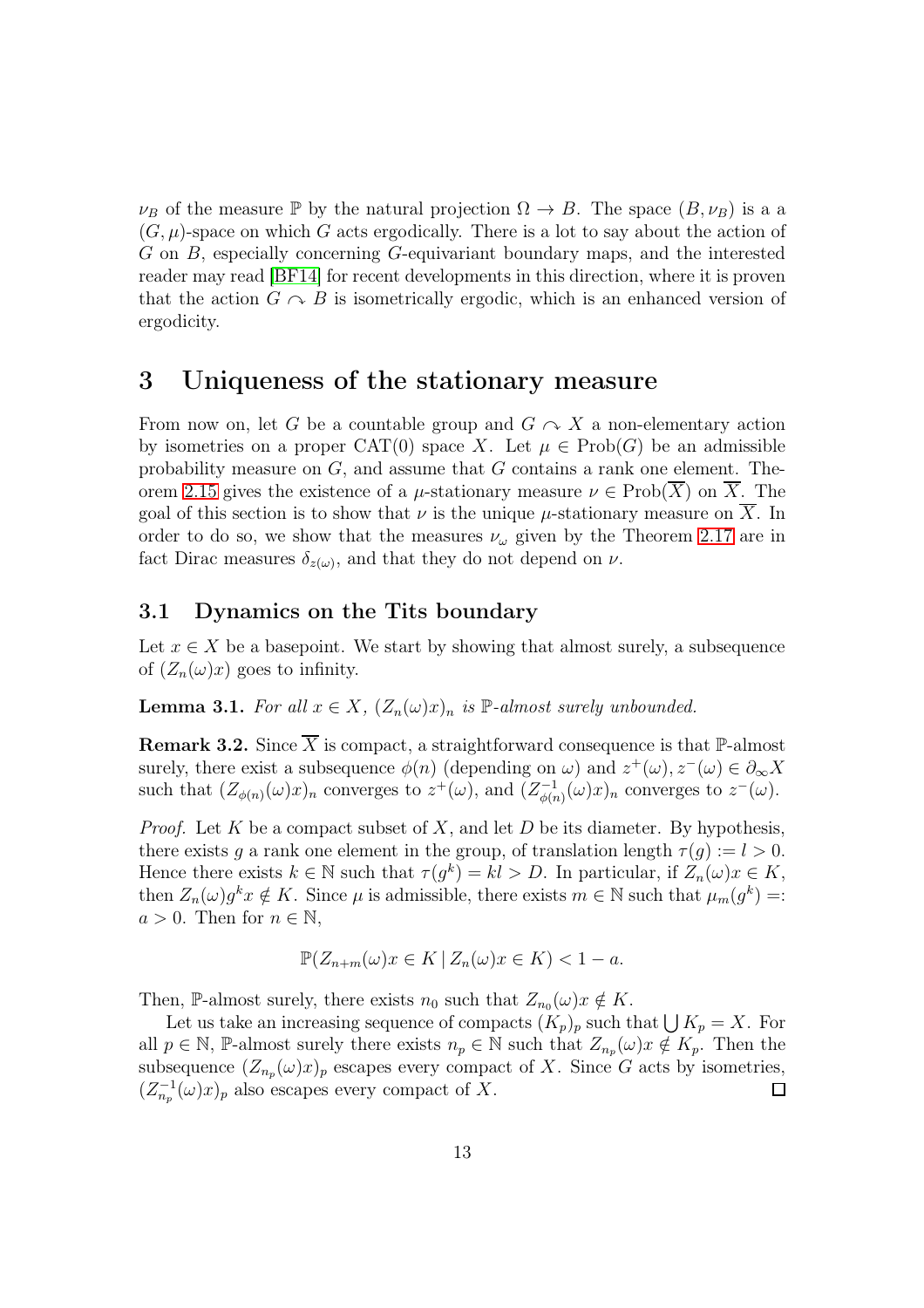

Figure 2: Illustration of Proposition [3.4.](#page-13-0)

The following Theorem, due to P. Papasoglu and E. Swenson in [\[PS09\]](#page-28-5) is a key ingredient in our proof.

<span id="page-13-1"></span>**Theorem 3.3** ([\[PS09,](#page-28-5) Lemma 19]). Let X be a proper CAT(0) space, and  $G \sim X$ an action by isometries. Let  $x \in X$ ,  $\theta \in [0, \pi]$  and  $(g_n) \subseteq G$  be a sequence of isometries for which there exists  $x \in X$  such that  $g_n(x) \to \xi \in \partial_{\infty} X$  and  $g_n^{-1}(x) \to \eta \in \partial_\infty X$ . Then for all compact subset  $K \subseteq \partial_\infty X - B_T(\eta, \theta)$  and for all open subset U such that  $B_T(\xi, \pi - \theta) \subseteq U$ , there exists  $n_0$  such that for all  $n \geq n_0$ ,  $g_n(K) \subseteq U$ .

We want to apply this theorem in order to prove that the limit measures given by Theorem [2.17](#page-11-0) are Dirac measures. First, we start by a technical Lemma.

<span id="page-13-0"></span>**Lemma 3.4.** Let g be a rank one isometry in G, with fixed points  $g^+$ ,  $g^- \in \partial_{\infty} X$ respectively attractive and repulsive. Then there exists  $U^+, U^- \subseteq \partial_{\infty} X$  neighbourhoods of  $g^+$ ,  $g^-$  respectively such that for all  $\xi \in \partial_{\infty} X$ ,

$$
B_T(\xi,\pi)\cap U^-\neq\emptyset\Rightarrow B_T(\xi,\pi)\cap U^+=\emptyset,
$$

and

$$
B_T(\xi, \pi) \cap U^+ \neq \emptyset \Rightarrow B_T(\xi, \pi) \cap U^- = \emptyset. \tag{3}
$$

In other words, we can find neighbourhoods of the fixed points of g small enough so that the Tits ball of radius  $\pi$  around any point  $\xi \in \partial_{\infty} X$  do not intersect both neighbourhoods simultaneously.

Proof. By contradiction, assume there exist decreasing sequences of neighbourhoods  $\{U_n^+\}$  and  $\{U_n^-\}$  of respectively  $g^+$  and  $g^-$ , such that  $\cap_n U_n^+ = g^+$  and  $\cap_n U_n^- = g^-$ , and a sequence of points  $(\xi_n) \subseteq \partial_\infty X$  such that for all  $n \in \mathbb{N}$ ,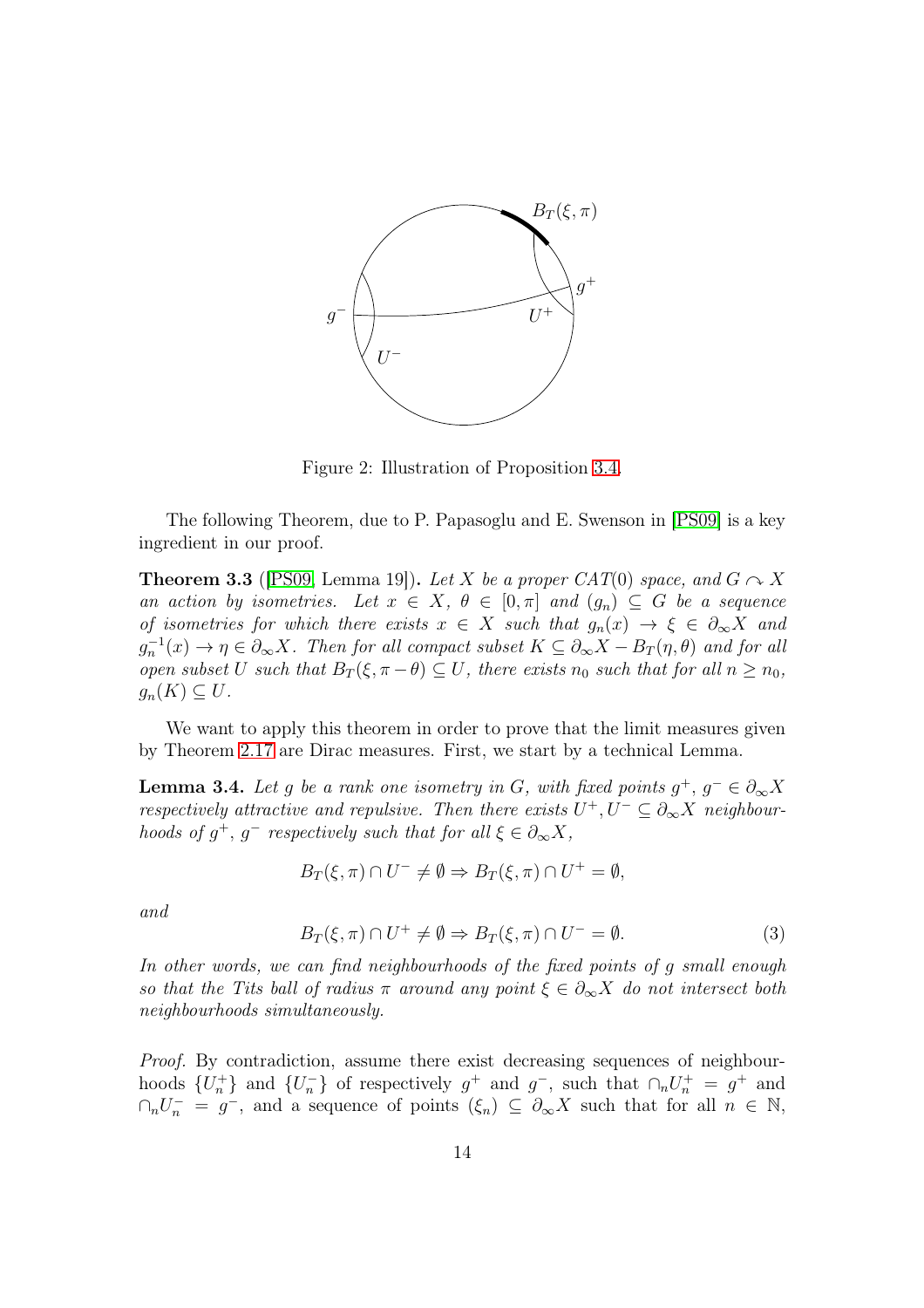$B_T(\xi_n, \pi) \cap U_n^- \neq \emptyset$  and  $B_T(\xi_n, \pi) \cap U_n^+ \neq \emptyset$ . Notice that due to Theorem [2.10,](#page-9-0) since g<sup>-</sup> is a fixed point of a rank one isometry,  $d_T(g^-,\eta) = +\infty$  for all  $\eta \in \partial_{\infty}X - \{g^-\}$ .

For all  $n \in \mathbb{N}$ , take  $z_n \in B_T(\xi_n, \pi) \cap U_n^-$ . By hypothesis,  $z_n \to g^-$ . Since  $\partial_{\infty} X$ is compact, then passing to a subsequence,  $\xi_n \to \xi \in \partial_{\infty} X$  in the visual topology. By lower semicontinuity of the Tits metric (Theorem [2.10\)](#page-9-0),  $\liminf d_T(\xi_n, z_n) \geq$  $d_T(g^-, \xi)$ , hence  $d_T(g^-, \xi) \leq \pi$ , thus  $\xi = g^-$ . The same argument with  $z_n \in$  $B_T(\xi_n, \pi) \cap U_n^+$  gives  $\xi = g^+$ , a contradiction.  $\Box$ 

The next step is to show that the measure of this ball is actually zero. Let us begin by showing that  $\nu$  is non-atomic, that is, for all  $\xi \in \overline{X}$ ,  $\nu(\xi) = 0$ . The next Lemma follows standard ideas.

<span id="page-14-2"></span>**Lemma 3.5.** Let  $(G, \mu)$  be a discrete group acting by isometries on a metric space X, and let  $\nu$  be a  $\mu$ -stationary measure on X. If the action  $G \curvearrowright X$  does not have finite orbits, then  $\nu$  is non-atomic.

*Proof.* Let us assume that there exists an atom for  $\nu$ . Let  $m := \max\{\nu(x) : x \in X\}$ and  $X_m = \{x \in \overline{X} : \nu(x) = m\}$ . The set  $X_m$  is non-empty by hypothesis, and finite because  $\nu(\overline{X}) = 1$ . Let  $x \in X_m$ . Since  $\nu$  is  $\mu$ -stationary,  $\mu * \nu(x) = \nu(x)$ , hence

$$
\sum_{g \in G} \mu(g)\nu(g^{-1}x) = m.
$$

Then, for all  $g \in G$ ,  $\nu(g^{-1}x) = m$ . The set  $X_m$  is G-invariant, finite and nonempty, which is in contradiction with the fact that the action does not have finite orbits.  $\Box$ 

<span id="page-14-1"></span>**Remark 3.6.** The group G acts on  $(\partial_T X, d_T)$  by isometries, hence for all  $\xi \in \partial_{\infty} X$ ,  $f \in G$ ,  $fB_T(\xi, \pi) = B_T(f\xi, \pi)$ .

### 3.2  $B_T(\xi, \pi)$  is a null set

In this section, we show that  $\nu(B_T(\xi, \pi)) = 0$ . In order to do this, we use a Lemma from J. Maher and G. Tiozzo ([\[MT18\]](#page-28-1)), and North-South dynamics on the boundary.

<span id="page-14-0"></span>**Lemma 3.7** (MT18, Lemma 4.5). Let G be a discrete group acting by homeomorphisms on a metric space M, and let  $\mu \in Prob(G)$  whose support generates G as a semigroup. Let  $\nu$  be a  $\mu$ -stationary measure on M. Let  $Y \subseteq M$ , and assume that there exists a sequence of positive numbers  $(\varepsilon_n)_{n\in\mathbb{N}}$  such that for all  $f \in G$ , there exists a sequence  $(g_n)_{n \in \mathbb{N}}$  such that the translates  $fY, g_1^{-1}fY, g_2^{-1}fY, \ldots$  are all disjoint and for all  $g_n$ , there exists  $m \in \mathbb{N}$  such that  $\mu_m(g_n) \geq \varepsilon_n$ . Then  $\nu(Y) = 0.$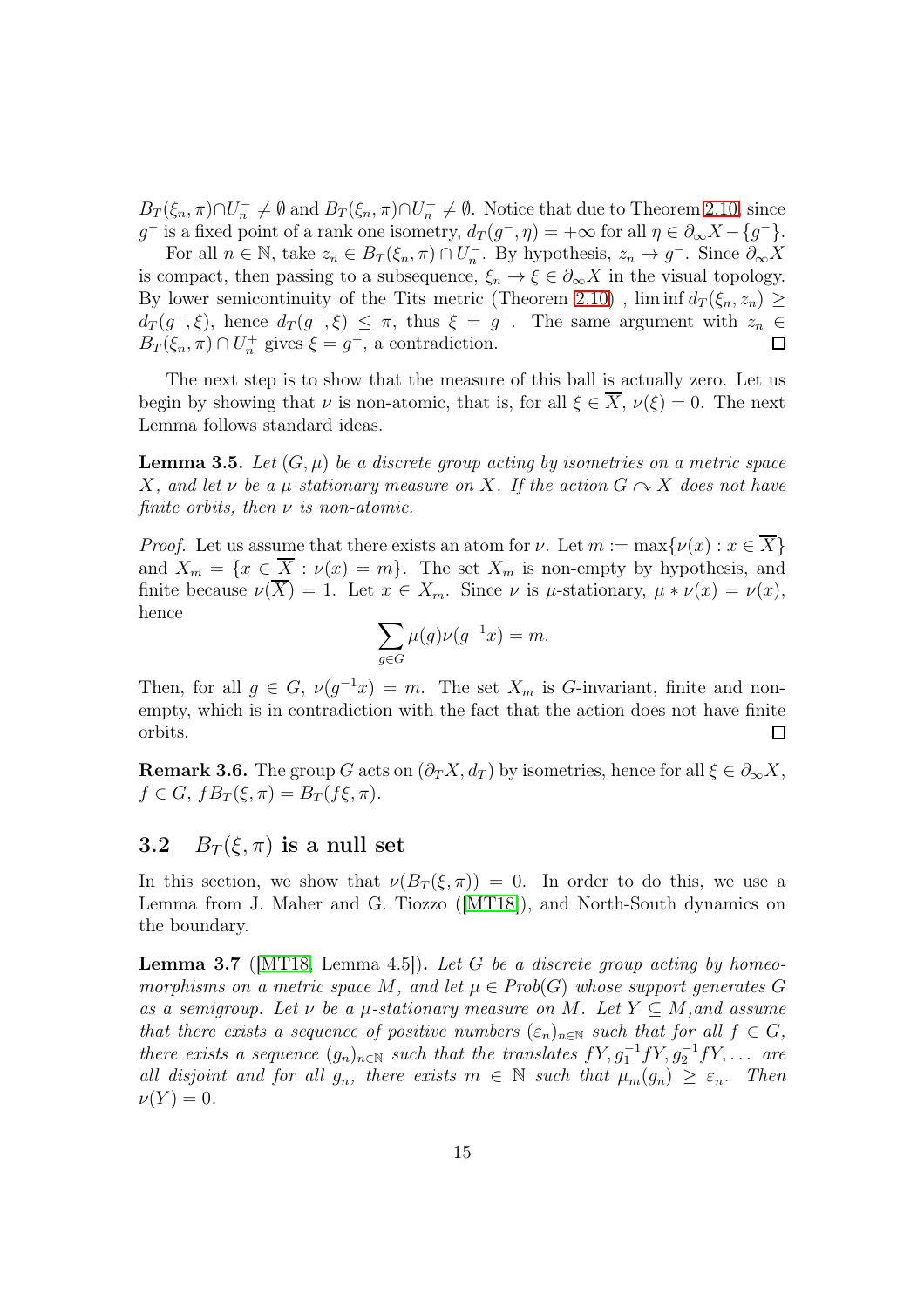We can then apply the Lemma [3.7](#page-14-0) to obtain the following result:

<span id="page-15-0"></span>**Proposition 3.8.** With the previous notations, for all  $\xi \in \partial_{\infty} X$ ,  $\nu(B_T(\xi, \pi)) = 0$ .

*Proof.* By assumption, the action of  $G$  on  $X$  is non-elementary and there exists a rank one isometry. By Proposition [2.7,](#page-8-2) there exist two rank one isometries q and  $h$ whose fixed points are mutually disjoint. If we repeat the argument given in Lemma [3.4,](#page-13-0) we obtain that there exists  $U_g^+, U_g^-, U_h^+, U_h^-$  neighbourhoods of  $g^+, g^-, h^+, h^$ respectively such that for all  $\xi \in \partial_{\infty} X$ ,  $B_T(\xi, \pi) \cap U_g^+ \neq \emptyset \Rightarrow B_T(\xi, \pi) \cap U = \emptyset$ , for  $U = U_g^-, U_h^+, U_h^-$  and  $B_T(\xi, \pi) \cap U_g^- \neq \emptyset \Rightarrow B_T(\xi, \pi) \cap U = \emptyset$ , for  $U = U_g^+, U_h^+, U_h^-$ .

Let us apply Lemma [2.8](#page-8-3) to rank one isometries  $g$  and  $h$  with distinct fixed points. There exists  $k_0$  such that for all  $k \geq k_0$ ,  $g^k(\partial_\infty X - U_g^-) \subseteq U_g^+$ ,  $g^{-k}(\partial_\infty X - U_g^-)$  $U_g^{\dagger}$ )  $\subseteq U_g^{\dagger}$ ,  $h^k(\partial_{\infty}X - U_h^{\dagger})$  $\binom{(-)}{h} \subseteq U_h^+$  $h_h^+$  and  $h^{-k}(\partial_\infty X - U_h^+)$  $\binom{+}{h} \subseteq U_h^ \frac{1}{h}$ .

Let now  $\xi \in \partial_{\infty} X$  be a boundary point,  $f \in G$  an isometry and write  $Y := B_T(\xi, \pi)$ . We have shown in Remark [3.6](#page-14-1) that  $fY = B_T(f\xi, \pi)$ . We are looking for a sequence of elements  $(g_n)_n$  of G such that the conditions in Lemma [3.7](#page-14-0) are verified. There are three cases possible:

First case: If  $fY \cap U_g \neq \emptyset$ , then  $fY \cap U_h = \emptyset$  and  $fY \cap U_h^+ = \emptyset$ . Hence, for all  $k \geq k_0$ ,  $h^k f Y \subseteq U_h^+$  $h<sup>+</sup>$ . The translates

$$
\{fY, h^{k_0}fY, h^{2k_0}fY, \ldots h^{nk_0}fY \ldots\}
$$

are all disjoint. Indeed,  $fY \cap U_h^+ = \emptyset$  by hypothesis and if there exists  $p \in \mathbb{N}$ such that  $h^{(n+p)k_0}fY \cap h^{nk_0}fY \neq \emptyset$ . Then  $h^{pk_0}fY \cap fY \neq \emptyset$ , which is impossible because  $h^{pk_0} fY \subseteq U_h^+$  $f_h^+$  and  $fY \cap U_h^+ = \emptyset$ .

Second case: If  $fY \cap U_g^+ \neq \emptyset$ , then the translates

$$
\{fY, h^{k_0}fY, h^{2k_0}fY, \ldots h^{nk_0}fY \ldots \}
$$

are all disjoint for the same reasons.

Third case: If  $fY \cap U_g^+ = \emptyset$  and  $fY \cap U_g^+ = \emptyset$ , then the same argument shows that the translates

$$
\{fY, g^{k_0}fY, g^{2k_0}fY, \ldots g^{nk_0}fY \ldots \}
$$

are all disjoint.

Now, since the measure  $\mu$  is admissible, for all  $n \in \mathbb{N}$ , there exists  $m \in \mathbb{N}$ (depending on *n*) such that  $\mu_m(h^{-nk_0}) > 0$ . Similarly, for all  $n \in \mathbb{N}$ , there also exists  $m' \in \mathbb{N}$  such that  $\mu_{m'}(g^{-nk_0}) > 0$ . Consider the sequence  $(\varepsilon_n)_{n \in \mathbb{N}}$  defined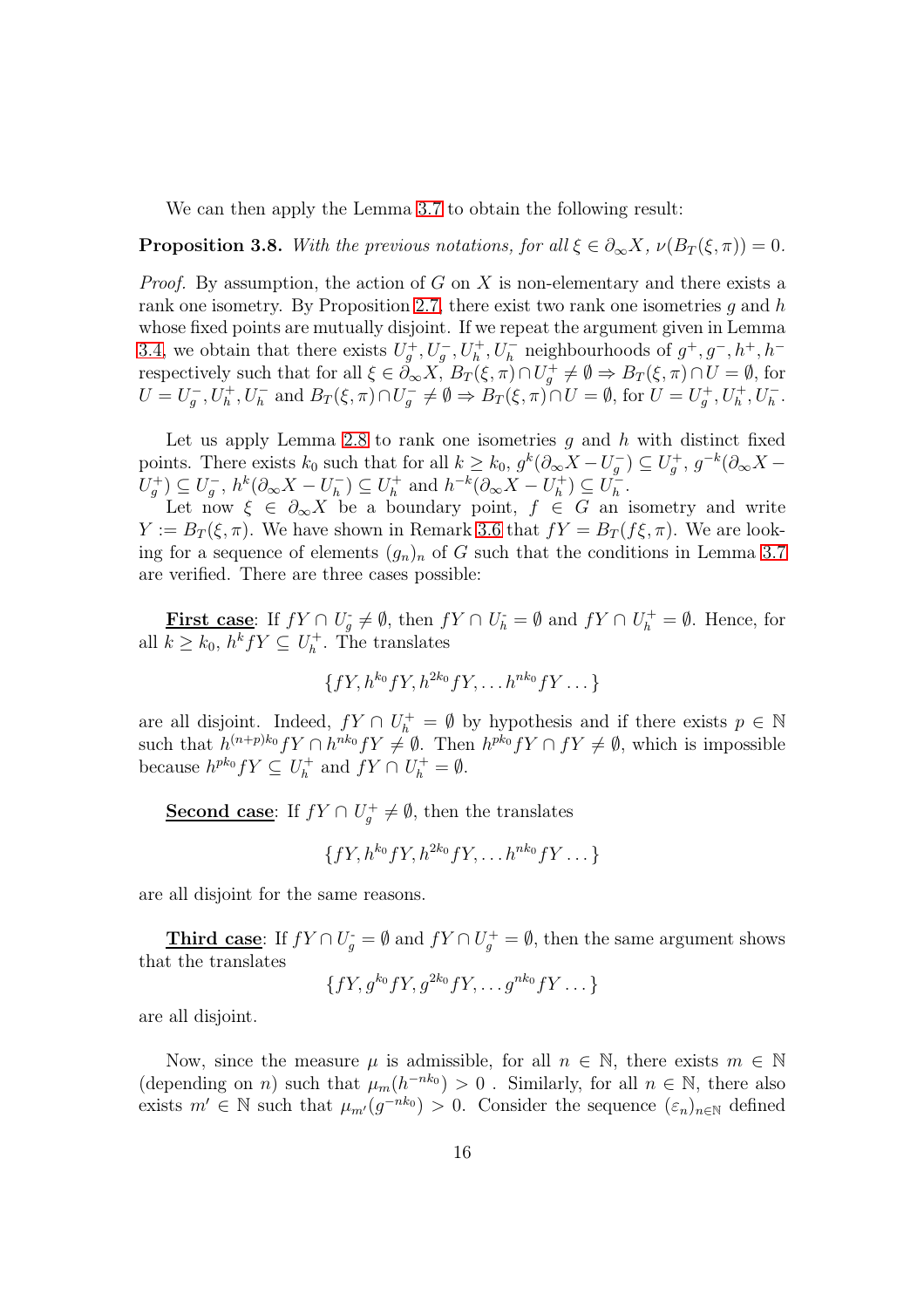

Figure 3: Illustration of Lemma [3.8.](#page-15-0)

by  $\varepsilon_n := \min\{\mu_m(h^{-nk_0}), \mu_{m'}(g^{nk_0})\}\.$  It is a sequence of positive numbers, and it does not depend on f. Finally, for all  $f \in G$ , we have found a sequence  $(g_n)$  such that the translates  $\{fY, \ldots, g_n^{-1}fY\}$  are all disjoint and such that for all n, there exists  $m \in \mathbb{N}$  such that  $\mu_m(g_n) \geq \varepsilon_n$ . The proposition follows from Lemma [3.7.](#page-14-0)

 $\Box$ 

We can now prove the main result of this section.

<span id="page-16-0"></span>**Theorem 3.9.** Let G be a discrete group and  $G \sim X$  a non-elementary action by isometries on a proper  $CAT(0)$  space X. Let  $\mu \in Prob(G)$  be an admissible probability measure on G, and assume that G contains a rank one element. Then there exists a unique  $\mu$ -stationary measure  $\nu \in Prob(X)$ .

*Proof.* By Lemma [3.1](#page-12-1) and Remark [3.2,](#page-12-2) for all  $x \in X$ , there almost surely exists a subsequence  $(Z_{\phi(n)}(\omega)x)_n$  of  $(Z_n(\omega)x)_n$  and  $z^+(\omega), z^-(\omega) \in \partial_{\infty} X$  such that  $(Z_{\phi(n)}(\omega)x)_n$  converges to  $z^+(\omega)$ , and  $(Z_{\phi(n)}^{-1})$  $\psi_{\phi(n)}^{-1}(\omega)x)_n$  converges to  $z^-(\omega)$ . By Theo-rem [3.3,](#page-13-1) for all  $K \subseteq \partial_{\infty} X - B_T(z^-(\omega), \pi)$ , and for all U neighbourhood of  $z^+(\omega)$ , there exists  $n_0$  such that  $Z_{\phi(n)}(\omega)K \subseteq U$  for all  $n \geq n_0$ . By Proposition [3.8,](#page-15-0)  $\nu(B_T(z^-(\omega),\pi))=0$  hence for all measurable A of  $\partial_{\infty}X$ ,  $Z_{\phi(n)}(\omega)\nu(A)$  converges to 1 if  $z^+(\omega) \in A$  and to 0 otherwise. In other words,  $Z_{\phi(n)}(\omega) \nu \to \delta_{z^+(\omega)}$  in the weak- $*$  topology. By Theorem [2.17,](#page-11-0)  $Z_n(\omega) \to \nu_\omega$  in the weak- $*$  topology, so  $\nu_{\omega} = \delta_{z^+(\omega)}$  by uniqueness of the limit. Since  $\nu = \int_{\Omega} \delta_{z^+(\omega)} d\mathbb{P}(\omega)$  and  $z^+(\omega)$  does not depend upon  $\nu$ , the measure  $\nu \in \text{Prob}(X)$  is the unique  $\mu$ -stationary measure on  $\overline{X}$ .  $\Box$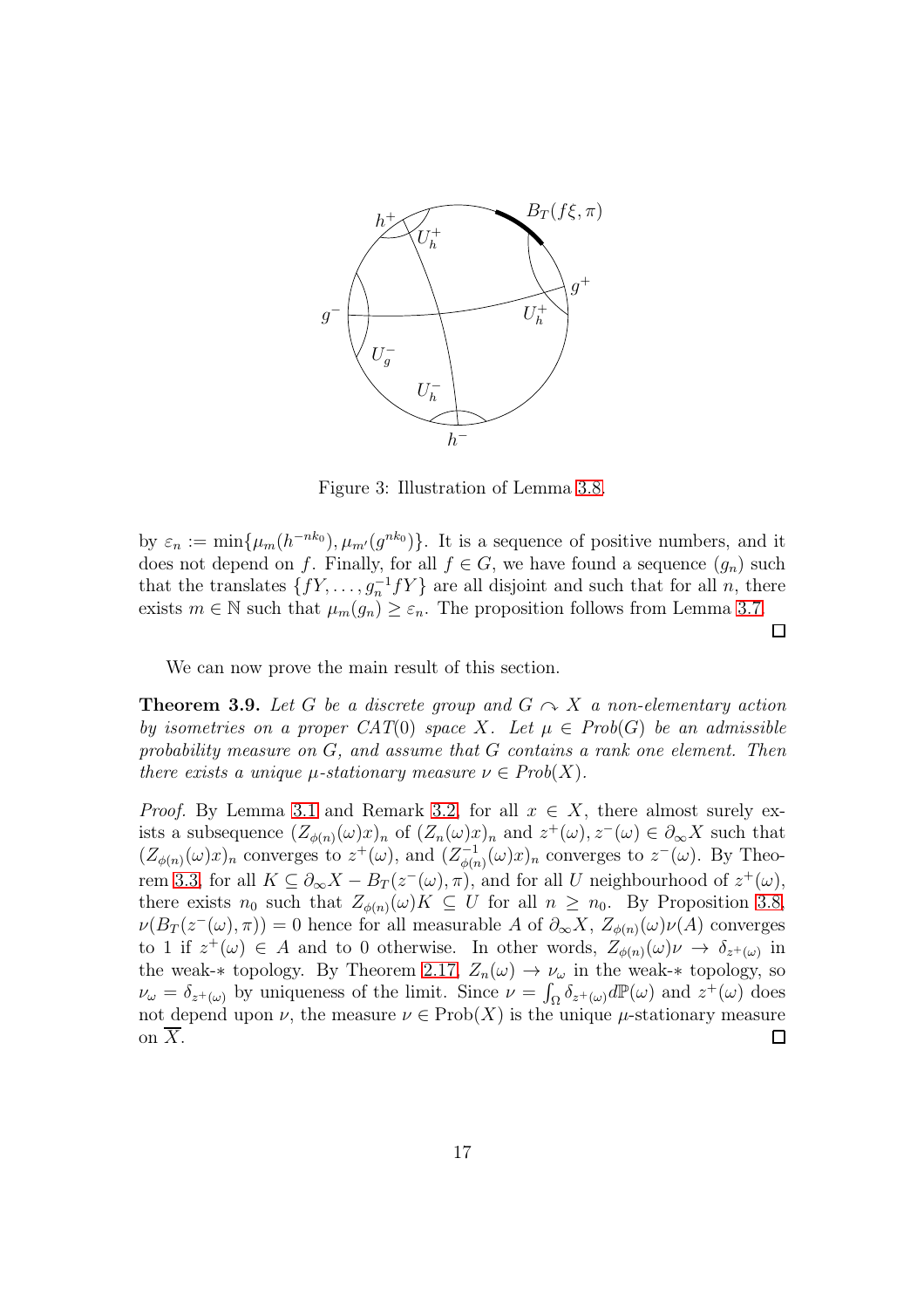### <span id="page-17-0"></span>4 Convergence of the random walk

The goal of this section is to show that for all  $x \in X$ ,  $Z_n(\omega)x \to z^+(\omega)$  P-almost surely. Note that since G acts by isometries, if  $(Z_n(\omega)x)$  converges to  $\xi \in \partial_{\infty} X$ for some  $x \in X$ , then  $(Z_n(\omega)x')$  also converges to  $\xi$  for all  $x' \in X$ .

The following is known as Portmanteau Theorem, and is a classical result in measure theory.

**Proposition 4.1.** Let Y be a metric space,  $P_n$  a sequence of probability measures on Y, and P a probability measure on Y. Then the following are equivalent:

- $P_n \rightarrow_n P$  in the weak– $*$  topology;
- $\liminf_{n\to\infty} P_n(O) \ge P(O)$  for every open set  $O \subseteq Y$ .

<span id="page-17-2"></span>**Corollary 4.2.** Let O be an open neighbourhood of  $z^+(\omega)$  (for the visual topology). Then

$$
\liminf_{n \to \infty} \nu(Z_n^{-1}(\omega)(O)) = \delta_{z^+(\omega)}(O) = 1.
$$
\n(4)

The next result was proven by W. Ballmann in [\[Bal95\]](#page-26-0), and will be fundamental in the sequel.

<span id="page-17-3"></span>**Lemma 4.3** ([\[Bal95,](#page-26-0) Lemma III.3.1]). Let  $\sigma : \mathbb{R} \to X$  a bi-infinite geodesic in X that does not bound a flat half strip of width  $R > 0$ , with endpoints  $\sigma(-\infty)$  and  $\sigma(+\infty)$  in  $\partial_{\infty}X$ . Then there exist neighbourhoods U, V of  $\sigma(-\infty)$  and  $\sigma(+\infty)$ respectively in  $\overline{X}$  such that for all  $\xi \in U$  and  $\eta \in V$ , there is a geodesic  $\sigma'$  in X from  $\xi$  to  $\eta$ , and for any such geodesic, we have  $d(\sigma(0), \sigma') < R$ . In particular,  $\sigma'$ does not bound a flat strip of width 2R.

We recall that we have proven in section [2.4](#page-10-0) that  $\nu$  is the unique stationary measure on  $\overline{X}$ , that P-almost surely,  $Z_n(\omega)\nu \to \delta_{z^+(\omega)}$  for some  $z^+(\omega) \in \partial_{\infty} X$ , and that  $\nu$  is distributed as  $\nu = \int_{\Omega} \delta_{z^+(\omega)} d\mathbb{P}(\omega)$ . In other words, for all open set U in  $\overline{X}, \nu(U) = \mathbb{P}(\omega \in \Omega : z^+(\omega) \in U)$ . We also know from Lemma [3.5](#page-14-2) that  $\nu$  is non atomic.

<span id="page-17-1"></span>**Remark 4.4.** The *support* of a measure m on a topological space Y is the smallest closed set C such that  $m(Y \setminus C) = 0$ . In other words  $y \in \text{supp}(m)$  if and only if for all U open containing  $y, m(U) > 0$ . From what we have obtained in Section [2.4,](#page-10-0) supp $(\nu)$  is infinite, and for each  $z \in \text{supp}(\nu)$ ,  $\nu(B_T(z, \pi)) = 0$ . In other words, any two points of the support of  $\nu$  are almost surely joined by a rank one geodesic.

Using Proposition [2.1,](#page-6-0) one can now prove that the random walk goes to infinity almost surely.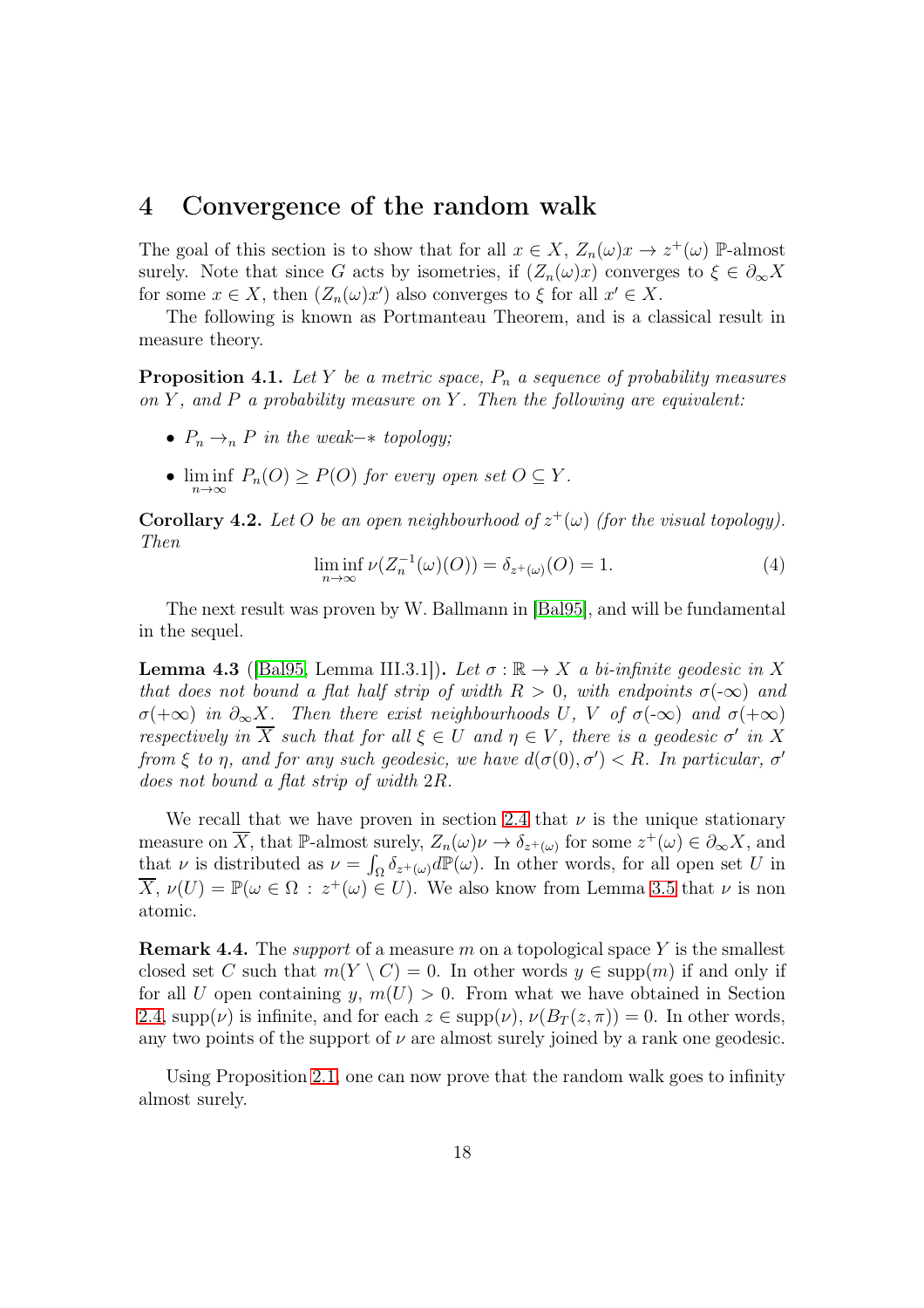#### <span id="page-18-1"></span>**Lemma 4.5.** Let  $x \in X$  a basepoint. Then  $d(x, Z_n(\omega)x) \to \infty$  almost surely.

*Proof.* Let  $z_1$  and  $z_2$  be two distinct points of the support of  $\nu$ . By Remark [4.4,](#page-17-1) we can take  $z_1$  and  $z_2$  to be joined by a rank one geodesic  $\sigma$ . Let us suppose without loss of generality that  $\sigma(-\infty) = z_1$  and  $\sigma(+\infty) = z_2$ . Recall that by Remark [2.3,](#page-7-1) there exists  $R > 0$  large enough so that  $\sigma$  does not bound a flat strip of width R. Since G acts by isometries on X, what we want to show does not depend on the basepoint and we can take  $x := \sigma(0)$ . Let us assume by contradiction that  $(Z_n(\omega)x)_n$  admits a bounded subsequence.

Because X is proper, there exists  $y \in X$  and a subsequence  $(\phi(n))_n$  such that  $Z_{\phi(n)}(\omega)x \to y \in X$ . In particular, there exists  $n_0$  such that for all  $n \geq n_0$ ,  $d(Z_{\phi(n)}(\omega)x, y) \leq 1.$ 

Due to Lemma [4.2,](#page-17-2) for every open neighbourhood O of  $z^+(\omega)$  and every  $\varepsilon > 0$ , there exists  $N \in \mathbb{N}$  such that for all  $n \geq N$ ,  $\nu(Z_n^{-1}(\omega)O) \geq 1 - \varepsilon$ .

Now define U, V to be the open neighbourhoods of  $\sigma(+\infty)$  and  $\sigma(-\infty)$  respec-tively given by Lemma [4.3.](#page-17-3) Since  $z_1$  belongs to the support of  $\nu$ , U has non-zero v-measure, thus in particular there exists  $n_1 \geq n_0$  such that for all  $n \geq n_1$ ,  $Z_n(\omega)U \cap O \neq \emptyset$ . Repeating the same argument with V, there exists  $n_2 \geq n_1$  so that for all  $n \geq n_2$ ,  $Z_n(\omega)U \cap O \neq \emptyset$  and  $Z_n(\omega)V \cap O \neq \emptyset$ .

Now fix  $r, \varepsilon > 0$ , with  $r > \varepsilon$ , and let  $R' = R'(r, R + 1, \varepsilon)$  given by Proposition [2.1.](#page-6-0) Observe that the set  $O := U(y, z^+(\omega), R', \varepsilon/3)$  is an open neighbourhood of  $z^+(\omega)$ , so by the previous argument, there exists  $n_2 \in \mathbb{N}$  and  $(\xi, \eta) \in U \times V$  such that  $Z_{\phi(n_2)}(\omega)\xi$  and  $Z_{\phi(n_2)}(\omega)\eta$  both belong to O. Now by Lemma [4.3,](#page-17-3) there exists a geodesic line  $\sigma_{\xi,\eta}$  in X joining  $\xi$  and  $\eta$  such that  $d(x, \sigma_{\xi,\eta}) \leq R$ . Let x' be the projection of x on  $\sigma_{\xi,\eta}$ , so that  $d(x, x') \leq R$ .

Then for all  $n \in \mathbb{N}$ ,

<span id="page-18-0"></span>
$$
d(Z_{\phi(n)}(\omega)x', y) \leq d(Z_{\phi(n)}(\omega)x', Z_{\phi(n)}(\omega)x) + d(Z_{\phi(n)}(\omega)x, y)
$$
  
\n
$$
\leq d(x', x) + d(Z_{\phi(n)}(\omega)x, y)
$$
  
\n
$$
\leq R + d(Z_{\phi(n)}(\omega)x, y).
$$

In particular, applying this equality for  $n = n_2$  yields  $d(Z_{\phi(n_2)}(\omega)x', y) \leq R + 1$ . From now on, denote  $Z_{\phi(n_2)}(\omega)x'$  by y', and by  $p_r$  the closest point projection  $p_r$ :  $\overline{X}$   $\rightarrow$   $\overline{B}(y', r)$ . Due to Proposition [2.1,](#page-6-0) and because we have chosen R' accordingly,

$$
U(y, z^+(\omega), R', \varepsilon/3) \subseteq U(y', z^+(\omega), r, \varepsilon).
$$

In particular, since we have defined  $\xi$  and  $\eta$  such that  $Z_{\phi(n_2)}(\omega)\xi$  and  $Z_{\phi(n_2)}(\omega)\eta$ belong to  $U(y, z^+(\omega), R', \varepsilon/3)$ , it implies that  $Z_{\phi(n_2)}(\omega)\xi$  and  $Z_{\phi(n_2)}(\omega)\eta$  both belong to  $U(y', z^+(\omega), r, \varepsilon)$ . However, there is a geodesic line from  $Z_{\phi(n_2)}(\omega)$  to  $Z_{\phi(n_2)}(\omega)\eta$  passing through  $y' = Z_{\phi(n_2)}(\omega)x'$ , so that

$$
d(p_r(Z_{\phi(n_2)}(\omega)\xi), p_r(Z_{\phi(n_2)}(\omega)\eta)) = 2r.
$$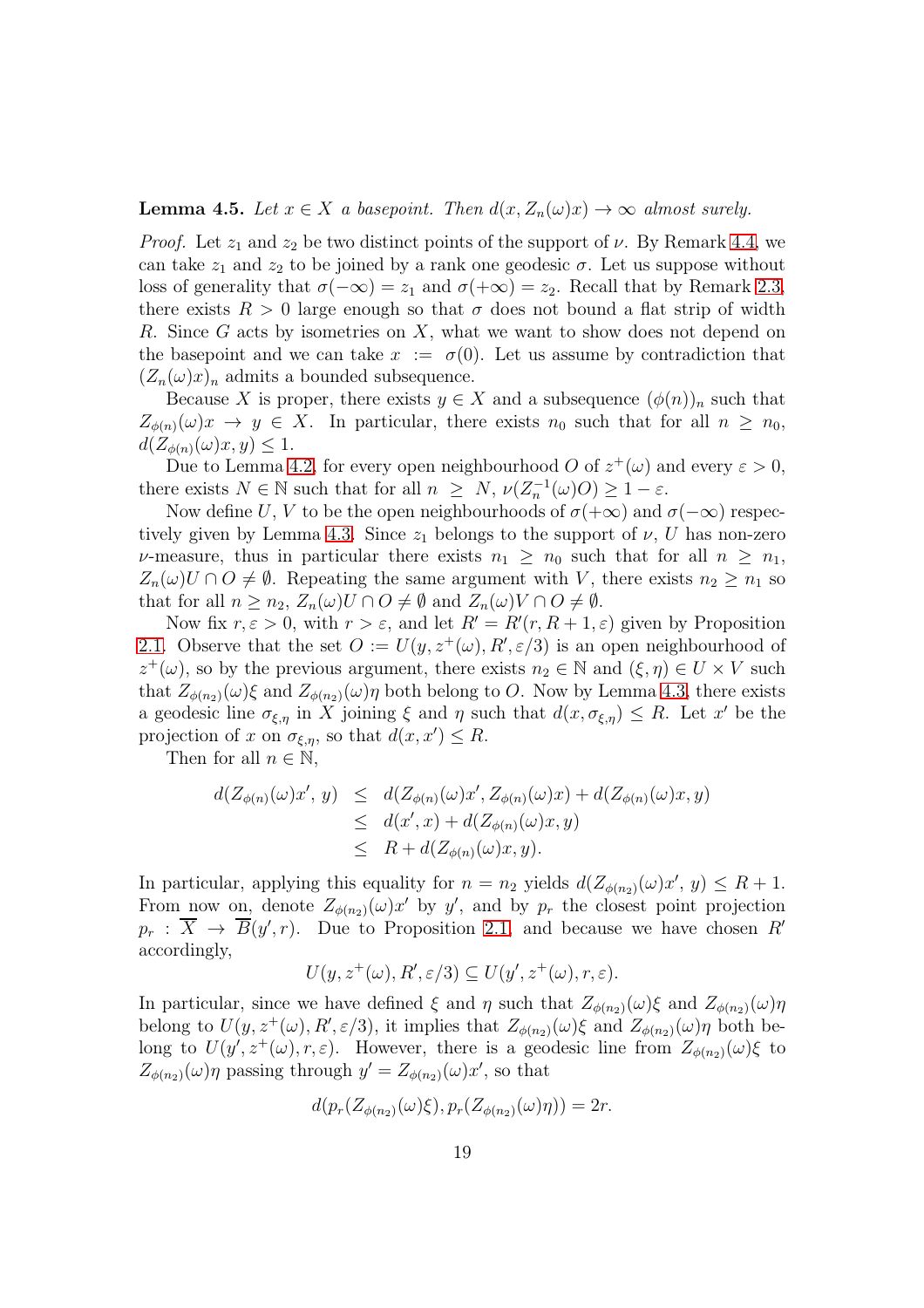Now  $\xi$  and  $\eta$  both belong to  $U(y', z^+(\omega), r, \varepsilon)$ , which means that

$$
d(p_r(Z_{\phi(n_2)}(\omega)\xi), p_r(z^+(\omega))) < \varepsilon,
$$

and

$$
d(p_r(Z_{\phi(n_2)}(\omega)\eta), p_r(z^+(\omega))) < \varepsilon.
$$

Now by the triangular inequality,

$$
d(p_r(Z_{\phi(n_2)}(\omega)\xi), p_r(Z_{\phi(n_2)}(\omega)\eta)) < 2\varepsilon,
$$

a contradiction with the fact that  $\epsilon < r$ . See Figure [4.](#page-18-0)



Figure 4:  $Z_{\phi(n_1)}\xi$  and  $Z_{\phi(n_1)}\eta$  can not belong to  $U(y', z^+, r, \varepsilon)$ .

Now we can prove the convergence to the boundary.

<span id="page-19-0"></span>**Theorem 4.6.** Let G be a discrete group and  $G \sim X$  a non-elementary action by isometries on a proper CAT(0) space X. Let  $\mu \in Prob(G)$  be an admissible probability measure on G, and assume that G contains a rank one element. Then for every  $x \in X$ , and for P-almost every  $\omega \in \Omega$ , the random walk  $(Z_n(\omega)x)_n$ converges to a boundary point  $z^+(\omega) \in \partial_\infty X$ . Moreover,  $z^+(\omega)$  is distributed according to  $\nu$ .

*Proof.* Let  $x \in X$ . Because of Lemma [4.5](#page-18-1) the random walk  $(Z_n(\omega)x)_n$  goes to infinity, so it is enough to show that there is no accumulation point of  $(Z_n(\omega)x)_n$ in  $\partial_{\infty} X$  other than the boundary point  $z^+(\omega)$  given by Proposition [3.1.](#page-12-1) Assume

 $\Box$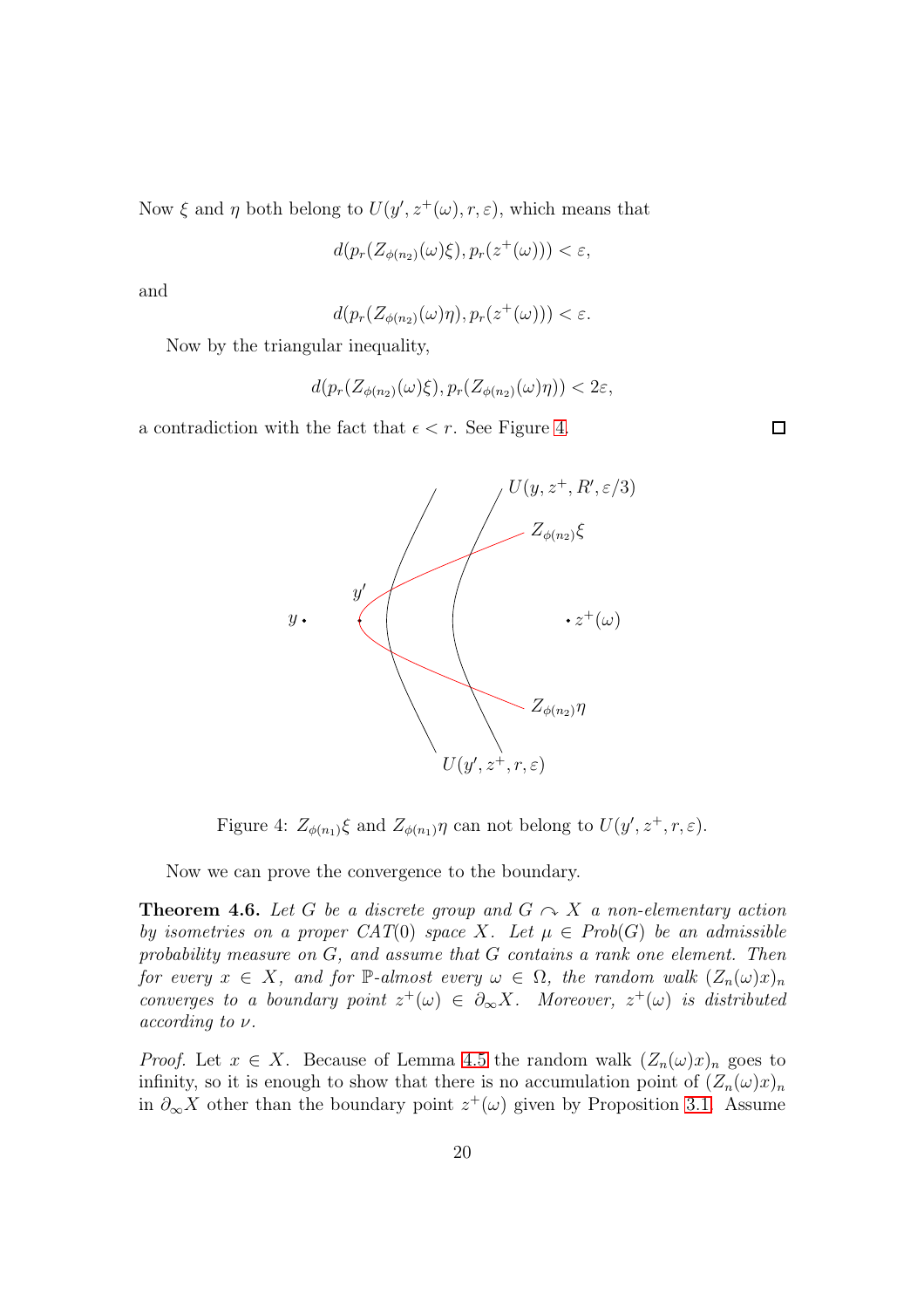that for a given subsequence,  $Z_{\phi(n)}(\omega)x \to \xi$ , with  $\xi \in \partial_{\infty}X$ . Then we can apply the results in the first section and the Theorem [3.3](#page-13-1) to get that  $Z_{\phi(n)}(\omega)\nu \to \delta_{\xi}$  in the weak-\* topology. By Theorem [2.17,](#page-11-0) we have  $Z_n(\omega)\nu \to \delta_{z^+(\omega)}$ , so  $z^+(\omega) = \xi$ by uniqueness. П

Now, Proposition [3.8](#page-15-0) combined with Theorem [2.10](#page-9-0) allows to state a geometric result which can be of independent interest.

<span id="page-20-2"></span>Corollary 4.7. Let  $\xi \in \partial_{\infty} X$  be a limit of the random walk  $(Z_n x)_n$ . Then for v-almost every point  $\eta \in \partial_{\infty} X$ , there exists a rank one geodesic joining  $\xi$  to  $\eta$ .

## <span id="page-20-0"></span>5 Positivity of the drift

### 5.1 Proof of Theorem [1.4](#page-3-0)

Now that we know that the random walk converges to the boundary, we can wonder "at which speed" it converges. The goal of this section is to show that this speed is linear. The strategy is classical: it was initiated by Guivarc'h and Raugi for random walks on Lie groups [\[GR85\]](#page-27-7) and later it was used later for the study of free groups by Ledrappier [\[Led01\]](#page-28-8). This type of results can be understood as a generalised version of a Law of Large Numbers for a given random walk in some metric space. These questions have been extensively studied by Benoist and Quint in [\[BQ16b\]](#page-27-9), who have also proven a Central Limit Theorem for random walks on Gromov-hyperbolic groups, see [\[BQ16a\]](#page-27-8).

Let G be a discrete group and  $G \curvearrowright X$  a non-elementary action by isometries on a proper CAT(0) space X. Let  $\mu \in \text{Prob}(G)$  be an admissible probability measure on G. As a consequence of Kingman subadditive Theorem (see for example [\[KM99,](#page-28-3) Corollary 4.3]), there is a constant  $\lambda$  such that for P-almost every sample path  $(Z_n(\omega)x)_n$  we have

$$
\lim_{n \to \infty} \frac{1}{n} d(Z_n(\omega)x, x) = \lambda.
$$
\n(5)

The aforementioned constant  $\lambda$  is referred to as the *drift* of the random walk. We prove that if we assume that the probability measure  $\mu$  has finite first moment, i.e.  $\sum_G \mu(g)d(gx, x) < \infty$ , the drift can be written by  $\lim_{n\to\infty} \frac{1}{n}$  $\frac{1}{n}d(Z_n(\omega)x,x)=\lambda$ and is positive. More precisely, we establish the following result:

<span id="page-20-1"></span>**Theorem 5.1.** Let G be a discrete group and  $G \sim X$  a non-elementary action by isometries on a proper CAT(0) space X. Let  $\mu \in Prob(G)$  be an admissible probability measure on G with finite first moment, and assume that G contains a rank one element. Let  $x \in X$  be a basepoint of the random walk. Then the drift  $\lambda$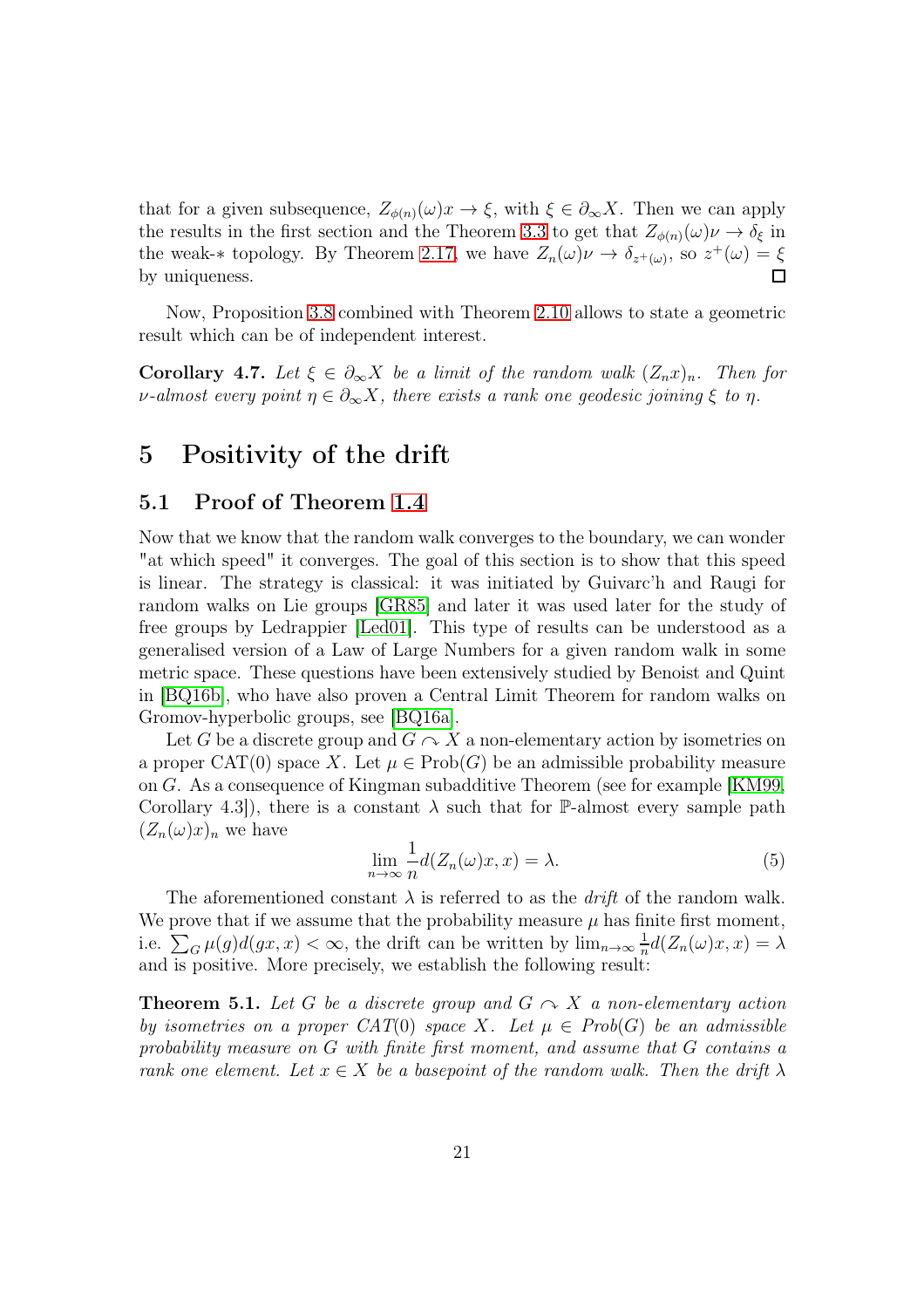is almost surely positive:

$$
\lim_{n \to \infty} \frac{1}{n} d(Z_n(\omega)x, x) = \lambda > 0.
$$
\n(6)

From now on, we denote by  $\nu$  the unique  $\mu$ -stationary measure on X given by Theorem [3.9.](#page-16-0)

As in [\[FLM18,](#page-27-6) Theorem 9.3], we begin by showing that the displacement  $d(Z_n(\omega)x, x)$  is well approximated by the horofunctions  $h_{\xi}(Z_n(\omega)x)$ . For the remaining of the section, we keep the notations introduced by Theorem [5.1](#page-20-1)

**Proposition 5.2.** Let  $x \in X$  be a basepoint. Then for v-almost every  $\xi \in \partial X$ , and P-almost every  $\omega \in \Omega$ , there exists  $C > 0$  such that for all  $n \geq 0$  we have

$$
|h_{\xi}(Z_n(\omega)x) - d(Z_n(\omega)x, x)| < C. \tag{7}
$$

Proof. Because of Proposition [3.8,](#page-15-0) for *ν*-almost every  $\xi \in \partial_{\infty} X$ ,  $d_T(\xi, z^+(\omega)) > \pi$ . With Theorem [2.10,](#page-9-0) this implies that for  $\nu$ -almost every  $\xi \in \partial X$ , there is a rank one geodesic  $\sigma_{\xi}$  in X joining  $\xi$  to  $z^+(\omega)$ . Let  $\xi \in \partial X$  such that  $d_T(\xi, z^+(\omega)) > \pi$ , and fix  $R > 0$  such that  $\sigma_{\xi}$  does not bound a flat strip of width R. By Lemma [4.3,](#page-17-3) there exist neighbourhoods U, V of  $\xi$  and  $z^+(\omega)$  respectively in  $\overline{X}$  such that for all  $\xi' \in U$  and  $\eta \in V$ , there is a geodesic from  $\xi'$  to  $\eta$ , and for any such geodesic σ', we have  $d(\sigma_{\xi}(0), \sigma') < R$ . Assume first that  $x = \sigma_{\xi}(0)$ . Since  $Z_n(\omega)x \to z^+(\omega)$ almost surely, there exists  $n_0$  such that for all  $n \geq n_0$ ,  $Z_n(\omega)x \in V$ . We are going to show that for all  $n \ge n_0$ ,  $|h_{\xi}^x(Z_n(\omega)x) - d(Z_n(\omega)x, x)| \le 2R$ .

Take  $(y_p)_p$  a sequence in X converging to  $\xi$ . There exists  $p_0$  such that for all  $p \geq p_0, y_p \in U$ . Fix  $n \geq n_0$  and  $p \geq p_0$ , and define  $x' = x'(n, p)$  as the projection of x on the geodesic segment joining  $y_p$  to  $Z_n(\omega)x$ . By Lemma [4.3,](#page-17-3)  $d(x', x) \leq R$ , hence

$$
d(y_p, Z_n(\omega)x) = d(y_p, x') + d(x', Z_n(\omega)x)
$$
  
\n
$$
\geq d(y_p, x) - R + d(x, Z_n(\omega)x) - R.
$$

Then for all  $p \ge p_0$ ,  $n \ge n_0$ ,  $d(y_p, Z_n(\omega)x) - d(y_p, x) \ge d(x, Z_n(\omega)x) - 2R$ . If we make  $p \to \infty$ , we get that for all  $n \geq n_0$ ,

$$
h_{\xi}^{x}(Z_{n}(\omega)x) + 2R \geq d(x, Z_{n}(\omega)x).
$$

Conversely, for all  $n \in \mathbb{N}$ ,  $d(x, Z_n(\omega)x) \geq d(y_p, Z_n(\omega)x) - d(x, y_p)$  hence  $d(x, Z_n(\omega)x) \geq h_{\xi}^x(Z_n(\omega)x)$  by taking the limit. Then there exists  $C > 0$  such that for all  $n \in \mathbb{N}$ ,

<span id="page-21-0"></span>
$$
|h_{\xi}^{x}(Z_{n}(\omega)x) - d(Z_{n}(\omega)x, x)| \leq C
$$
\n(8)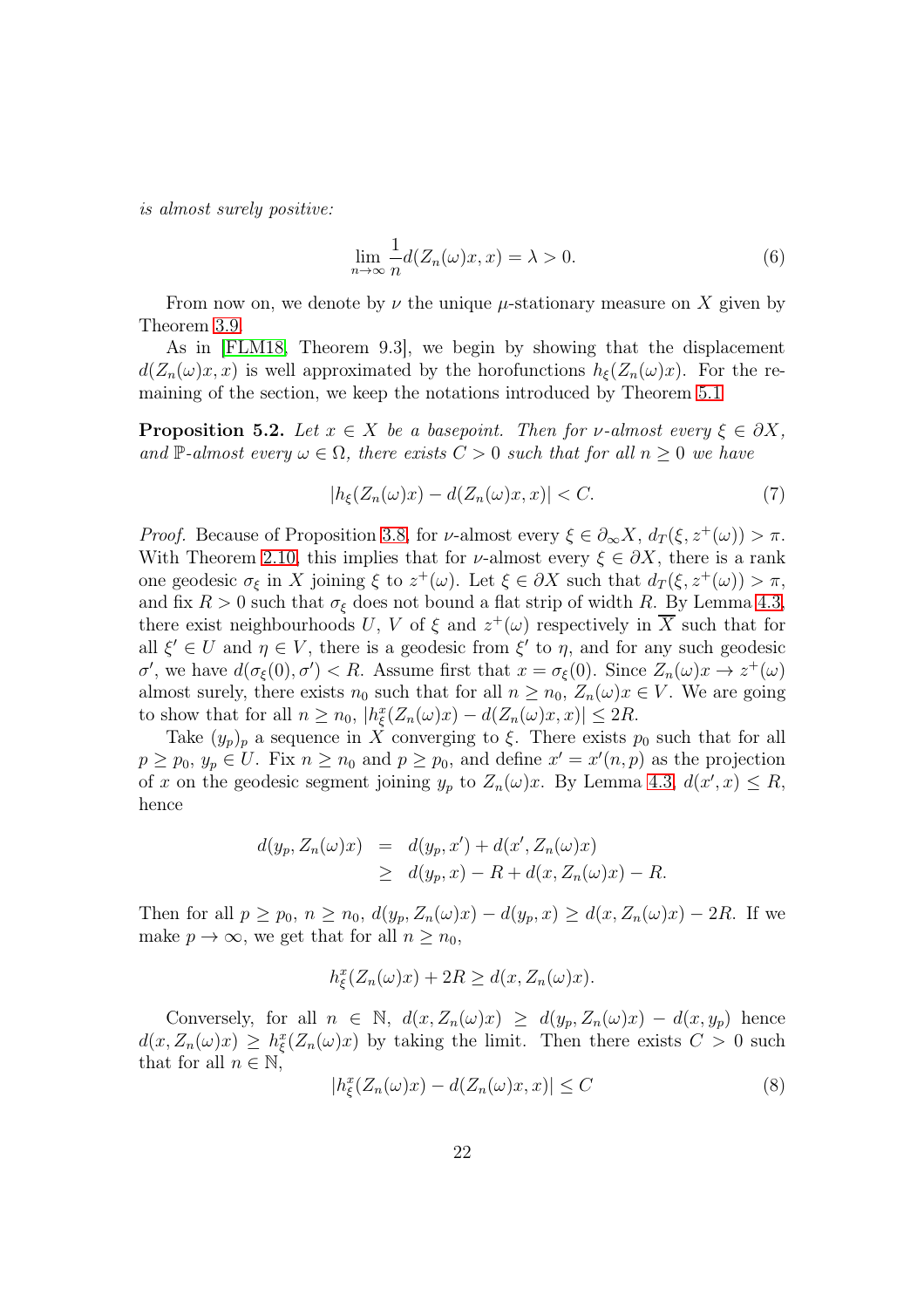Now if we take a different basepoint  $z \in X$ ,

$$
d(Z_n(\omega)z, z) \leq d(Z_n(\omega)z, Z_n(\omega)x) + d(Z_n(\omega)x, x) + d(x, z)
$$
  
 
$$
\leq d(Z_n(\omega)x, x) + 2d(x, z),
$$

hence  $|d(Z_n(\omega)z, z) - d(Z_n(\omega)x, x)| \leq 2d(x, z)$ . Similarly,  $|h^x(Z_n(\omega)z) - h^x_{\xi}(Z_n(\omega)x)| \leq$  $2d(x, z)$  and if we change the basepoint,  $|h_{\xi}^x - h_{\xi}^z| \leq d(z, x)$ , so equation [\(8\)](#page-21-0) does not depend on the choice of the basepoint.  $\Box$ 

As a consequence, we have the following corollary:

<span id="page-22-0"></span>Corollary 5.3. For every  $x \in X$ , P-almost surely every  $\omega \in \Omega$  and  $\nu$ -almost every  $\xi \in \partial X$ , we have that

$$
\lambda = \lim_{n \to \infty} \frac{1}{n} h_{\xi}(Z_n(\omega)x).
$$

The rest of the proof is now very similar to what is done in [\[FLM18,](#page-27-6) Theorem 9.3], which was itself inspired by [\[BQ16b\]](#page-27-9). We include it for completeness. The idea is to apply results about additive cocycles.

Define  $\mu$  by  $\mu(g) = \mu(g^{-1})$ . It is still an admissible measure for G, so we can apply Theorem [3.9](#page-16-0) to find  $\nu$  the unique  $\mu$ -stationary measure on  $\overline{X}$ . Define  $T: (\Omega \times \overline{X}, \mathbb{P} \times \check{\nu}) \to (\Omega \times \overline{X}, \mathbb{P} \times \check{\nu})$  be defined by  $T(\omega, \xi) \mapsto (S\omega, \omega_0^{-1}\xi)$ . The following Proposition is proved in [\[BQ16b\]](#page-27-9). Its key ingredient is the fact that  $\check{\nu}$  is the unique  $\mu$ -stationary measure.

<span id="page-22-1"></span>**Proposition 5.4.** The transformation T preserves the measure  $\mathbb{P} \times \check{\nu}$  and acts ergodically.

*Proof.* Let  $\beta = \mathbb{P} \times \check{\nu}$ . For any bounded Borel function  $\psi$  on  $\Omega \times \overline{X}$ ,

$$
\beta(\psi) = \int_{\Omega} \int_{\overline{X}} \psi(\omega, x) d\mathbb{P} d\check{\nu}(x).
$$

The following computation shows that  $T$  is probability measure preserving.

$$
\beta(\psi \circ T) = \int_{\Omega} \int_{\overline{X}} \psi(S\omega, \omega_0^{-1}x) d\mathbb{P}(\omega) d\check{\nu}(x)
$$
  
= 
$$
\int_{\Omega} \int_{\overline{X}} \psi(S\omega, x) d\mathbb{P}(\omega) d\check{\nu}(x)
$$
 because  $\check{\nu}$  is  $\check{\mu}$ -stationary  
=  $\beta(\psi)$ .

Let us show that  $\beta$  is ergodic. Let  $\psi$  be a Borel function on  $\Omega \times \overline{X}$  which is T-invariant.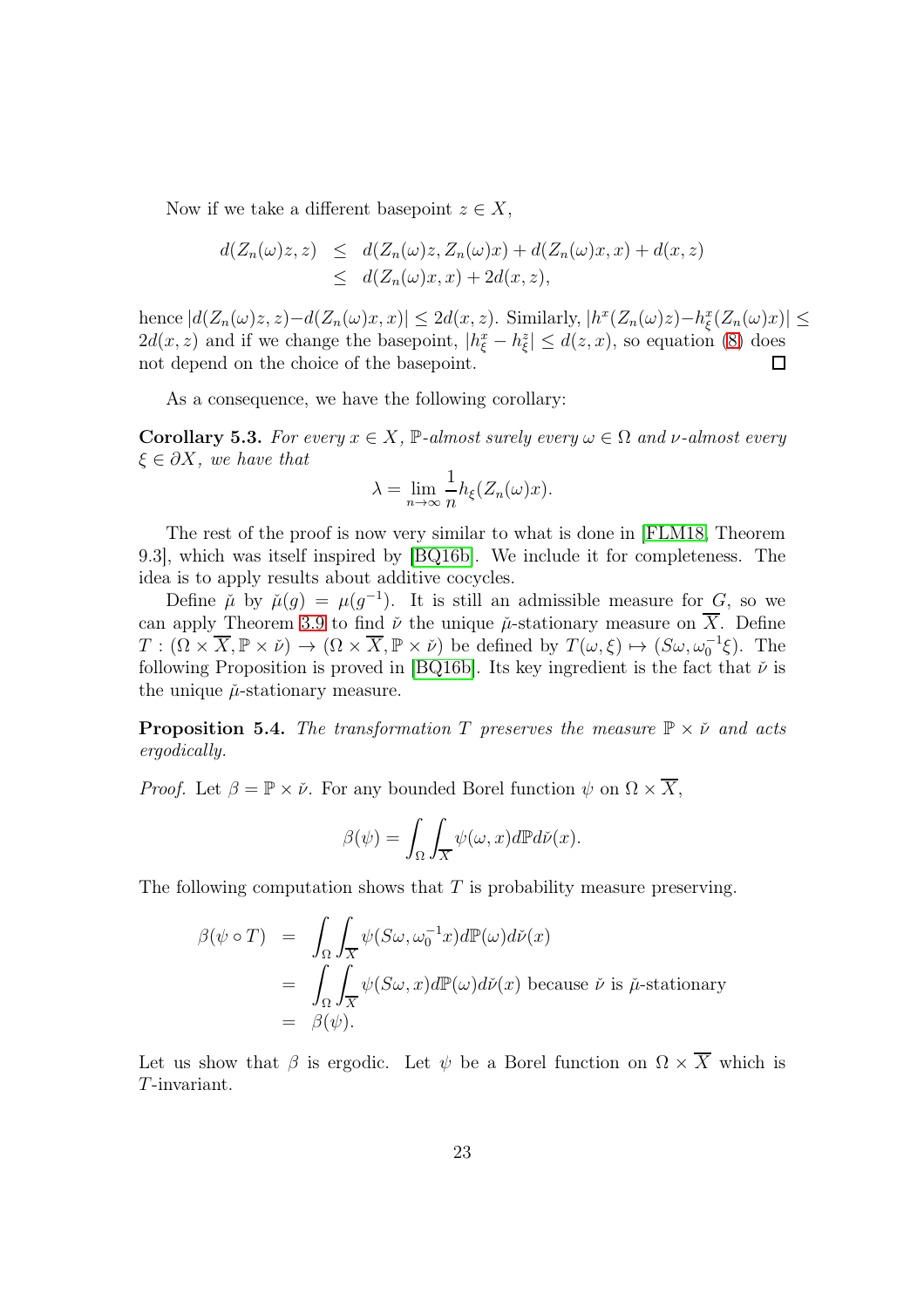Let us define by  $P_{\mu}$  the Markov operator associated to  $\mu$ : for all Borel bounded function f on  $\overline{X}$ ,  $P_{\mu}f(x) = \int f(gx)d\mu(g)$ . It follows that

$$
\begin{aligned}\n\check{\nu}(P_{\check{\mu}}f) &= \iint f(gx)d\check{\mu}(g)d\check{\nu}(x) \\
&= \check{\mu} * \check{\nu}(f) \\
&= \check{\nu}(f) \text{ by } \check{\mu}\text{-stationarity.}\n\end{aligned} \tag{9}
$$

Reversing this computation, it is then equivalent to say that a measure  $\check{\nu}'$  is a  $\mu$ -stationary measure on  $\overline{X}$  and to say that it is  $P_{\mu}$ -invariant. Since  $\nu$  is the unique  $\mu$ -stationary measure, it is the only  $P_{\mu}$ -invariant measure on X, hence  $\nu$  is  $P_{\mu}$ -ergodic.

Let  $\psi$  be a T-invariant bounded Borel function on  $\Omega \times \overline{X}$ . Denote  $\phi(x)$  =  $\int \psi(\omega, x) d\mathbb{P}(\omega) d\check{\nu}(x)$ , which is a bounded Borel function on  $\overline{X}$ .

$$
P_{\tilde{\mu}}\phi(x) = \int \int \psi(\omega, gx) d\mathbb{P}(\omega) d\tilde{\mu}(g)
$$
  
= 
$$
\int \int \psi(\omega, g^{-1}x) d\mathbb{P}(\omega) d\mu(g)
$$
  
= 
$$
\int (\psi \circ T)(\omega, x) d\mathbb{P}(\omega) = \phi(x).
$$

Thus  $\phi$  is  $P_{\mu}$ -invariant, hence constant by ergodicity, say equal to C. Let  $\mathcal{X}_n$  be the  $\sigma$ -algebra generated by  $\mu^{\otimes n} \times \check{\nu}$ , and  $\phi_n = \mathbb{E}[\phi \mid \mathcal{X}_n]$ , so that the sequence  $(\phi_n)$ is a bounded martingale, and then converges to  $\psi$  by the martingale convergence theorem. We have by definition

$$
\phi_n(\omega_0, \dots, \omega_{n-1}, x) = \int \psi((\omega_0, \dots, \omega_{n-1}), \omega, x) d\mathbb{P}(\omega)
$$
  
\n
$$
= \int \psi \circ T^n((\omega_0, \dots, \omega_{n-1}), \omega, x) d\mathbb{P}(\omega) \text{ by } T\text{-invariance}
$$
  
\n
$$
= \int \psi \circ T^n(\omega, \omega_{n-1}^{-1} \dots \omega_0^{-1} x) d\mathbb{P}(\omega)
$$
  
\n
$$
= \phi(\omega_{n-1}^{-1} \dots \omega_0^{-1} x)
$$
  
\n
$$
= C.
$$

Then  $\psi$  is also constant. We have proven that T acts ergodically on  $\beta$ .

 $\Box$ 

We can now conclude the proof of Theorem [5.1.](#page-20-1)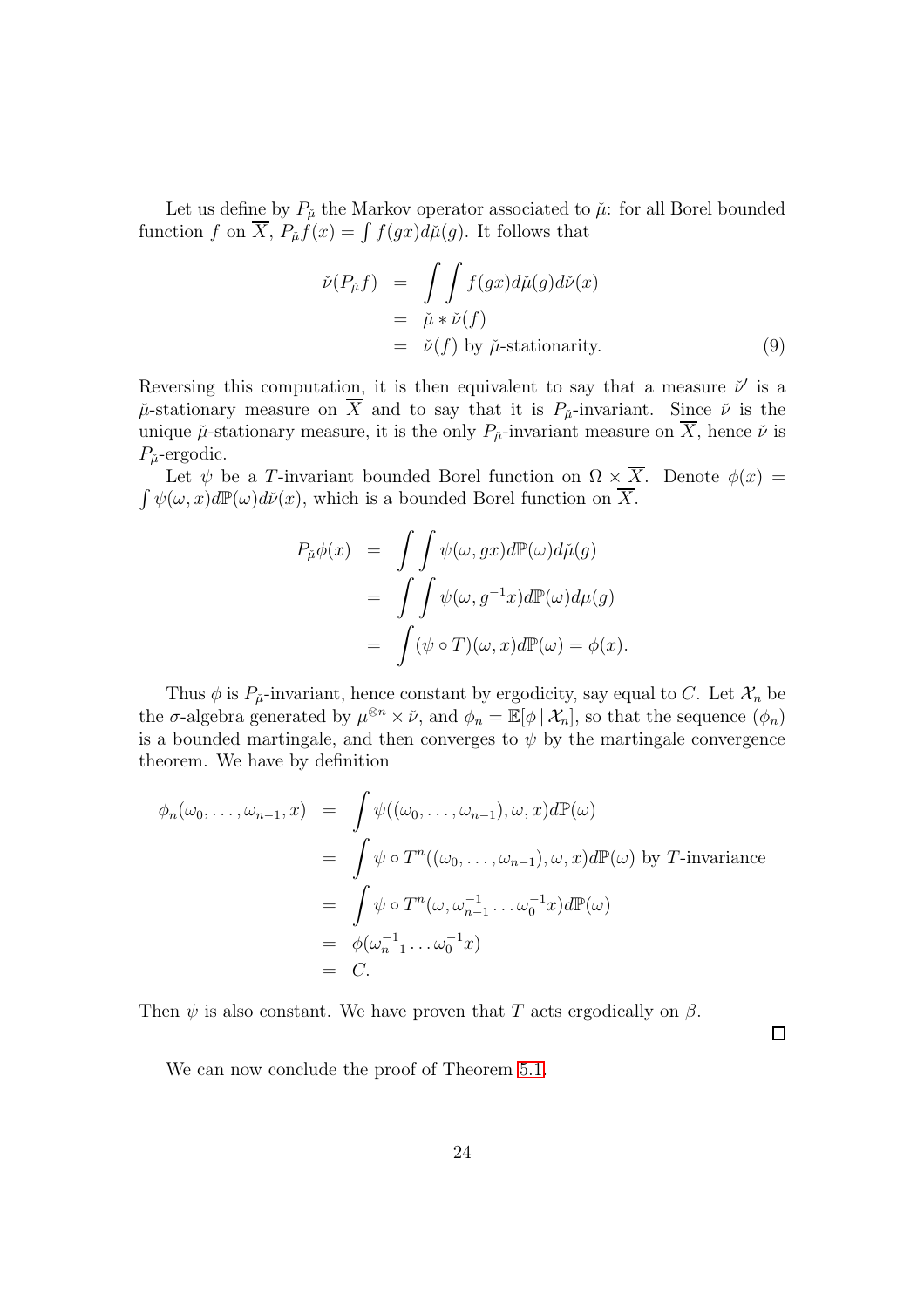*Proof of Theorem [5.1.](#page-20-1)* Let  $x \in X$  be a base point. Define the function  $H : \Omega \times$  $\overline{X} \to \mathbb{R}$  by

$$
H(\omega,\xi) = h_{\xi}(\omega_0 x).
$$

Recall that  $h_{\xi}$  is 1-Lipschitz on X, hence  $|H(\omega, \xi)| \leq d(x, \omega_0 x)$ . Since  $\mu$  has finite first moment,  $\int |H(\omega,\xi)|d\mathbb{P}(\omega)d\check{\nu}(\xi) < \infty$ .

Now observe that for all  $g_1, g_2 \in G$ ,  $y \in Y$ , horofunctions satisfy a cocycle relation:

<span id="page-24-0"></span>
$$
h_{\xi}(g_1g_2y) = \lim_{x_n \to \xi} d(g_1g_2x, x_n) - d(x_n, x)
$$
  
\n
$$
= \lim_{x_n \to \xi} d(g_2x, g_1^{-1}x_n) - d(g_1x, x_n) + d(g_1x, x_n) - d(x_n, x)
$$
  
\n
$$
= \lim_{x_n \to \xi} d(g_2x, g_1^{-1}x_n) - d(x, g_1^{-1}x_n) + d(g_1x, x_n) - d(x_n, x)
$$
  
\n
$$
= h_{g_1^{-1}\xi}(g_2x) + h_{\xi}(g_1x).
$$
\n(10)

Relation [\(10\)](#page-24-0) gives that

<span id="page-24-1"></span>
$$
h_{\xi}(Z_n x) = \sum_{k=1}^n h_{Z_k^{-1}\xi}(\omega_k x) = \sum_{k=1}^n H(T^k(\omega, \xi)).
$$
\n(11)

By Proposition [5.3,](#page-22-0) we have that for  $\nu$ -almost  $\xi \in \overline{X}$ , and  $\frac{1}{n}h_{\xi}(Z_n x) \to \lambda$ , thus 1  $\frac{1}{n}\sum_{k=1}^n H(T^k(\omega), \xi) \to \lambda$ . In the meantime, due to Proposition [5.4,](#page-22-1) we can apply Birkhoff Ergodic Theorem and obtain

$$
\frac{1}{n} \sum_{k=1}^n H(T^k(\omega,\xi)) \to \int H(\omega,\xi) d\mathbb{P}(\omega) d\check{\nu}(\xi).
$$

Now, by Proposition [5.3](#page-22-0) together with Theorem [4.6](#page-19-0) gives that  $h_{\xi}(Z_n(\omega)x)$  tends to  $+\infty$  almost surely. By equation [\(11\)](#page-24-1), it means that  $\sum_{k=1}^{n} H(T^{k}(\omega), \xi)$  is a tran-sient cocycle. Now by [\[GR85,](#page-27-7) Lemma 3.6], we obtain that  $\int H(\omega,\xi)d\mathbb{P}(\omega)d\check{\nu}(\xi)$ 0. In other words, the drift is positive and we have proven Theorem [5.1.](#page-20-1)  $\Box$ 

#### 5.2 Applications

We can now add an application that is a reformulation of [\[KM99,](#page-28-3) Theorem 2.1], now that we know that the drift is positive. It states that we have a geodesic tracking of the random walk.

**Corollary 5.5.** Let G be a discrete group and  $G \sim X$  a non-elementary action by isometries on a proper CAT(0) space X. Let  $\mu \in Prob(G)$  be an admissible probability measure on G with finite first moment, and assume that G contains a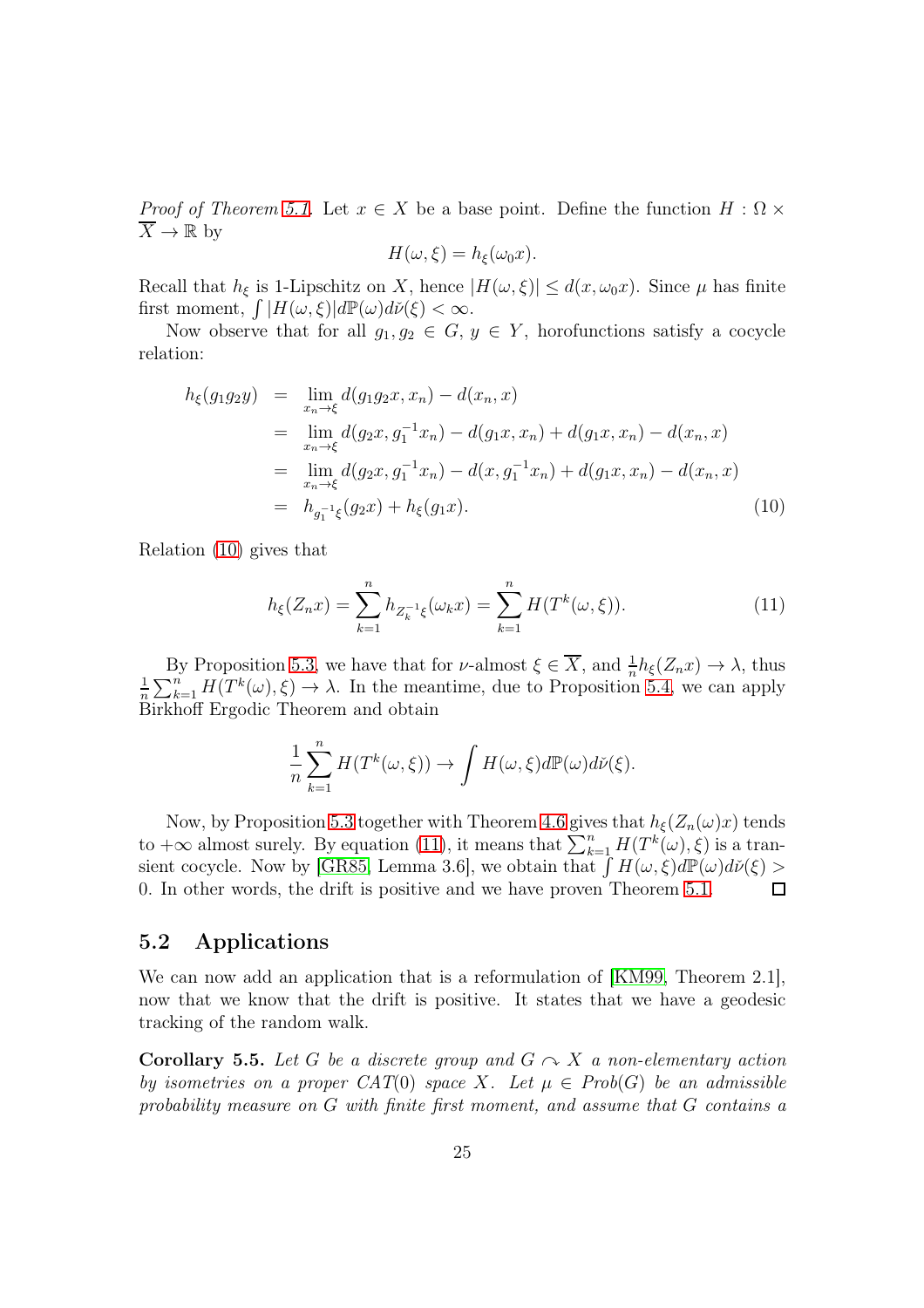rank one element. Let  $x \in X$  be a basepoint of the random walk. Then for almost every  $\omega \in \Omega$ , there is a unique geodesic ray  $\gamma^{\omega} : [0, \infty) \to X$  starting at x such that

$$
\lim_{n \to \infty} \frac{1}{n} d(\gamma^{\omega}(\lambda n), Z_n(\omega)x) = 0,
$$
\n(12)

where  $\lambda$  is the (positive) drift of the random walk.

Another application that could be of interest is about boundary theory. The convergence of the random walk stated in Theorem [4.6](#page-19-0) provides a natural map

$$
z^+:\left\{\begin{array}{lcl} \Omega & \to & \partial_\infty X \\ \omega & \mapsto & z^+(\omega). \end{array}\right.
$$

Since for all  $n, \omega$ ,  $Z_n(S\omega) = \omega_0^{-1} Z_{n+1}(\omega)$ , we have the equivariance property

$$
z^+(S\omega) = \omega_0^{-1}z^+(\omega).
$$

In other words,  $(\partial_{\infty}X,\nu)$  is a  $(G,\mu)$ -boundary. A natural question is to determine under which conditions  $(\partial_{\infty} X, \nu)$  is maximal between  $(G, \mu)$ -boundaries in the sense of Theorem [2.19.](#page-11-1) Now Kaimanovich gave a criterion [\[Kai00,](#page-28-0) Theorem 6.4], namely the "strip criterion" for determining whether  $(\partial_{\infty} X, \nu)$  is maximal within the category of  $(G, \mu)$ -boundaries.

A gauge on G is an increasing sequence  $\mathcal{G} = (\mathcal{G}_k)_k$  exhausting G. The gauge function associated to  $\mathcal G$  is the function

$$
|g|_{\mathcal{G}} := \min\{k \,:\, g \in \mathcal{G}_k\}.
$$

<span id="page-25-0"></span>**Theorem 5.6** (Kai00, Theorem 6.4). Let  $\mu$  be a probability measure on a countable group G with finite entropy  $H(\mu) = -\sum_{g \in G} \mu(g) \log(\mu(g)) < \infty$ , and let  $(B_-, m_-)$  and  $(B_+, m_+)$  be  $(G, \check{\mu})$  and  $(G, \mu)$ -boundaries respectively. Assume that there exists a gauge  $\mathcal G$  on  $G$  and a measurable  $G$ -equivariant map  $S$  assigning to pairs of points  $(b_-, b_+) \in (B_-, B_+)$  non-empty "strips" in G such that for all  $g \in G$ , and  $(m_-\otimes m_+)$ -a.e.  $(z_-, z_+) \in B_- \times B_+$ ,

$$
\frac{1}{n}\log|S(b_-,b_+)g\cap\mathcal{G}_{|Z_n|}|\underset{n\to\infty}{\longrightarrow}0\tag{13}
$$

in probability with respect to  $\mathbb P$ , then the boundary  $(B_+, b_+)$  is maximal.

Using this celebrated result, it could be possible to adapt our situation to this context in order to give satisfactory criteria for which  $(\partial_{\infty} X, \nu)$  is in fact the Poisson boundary of  $(G, \mu)$ . If we further assume that the action is proper and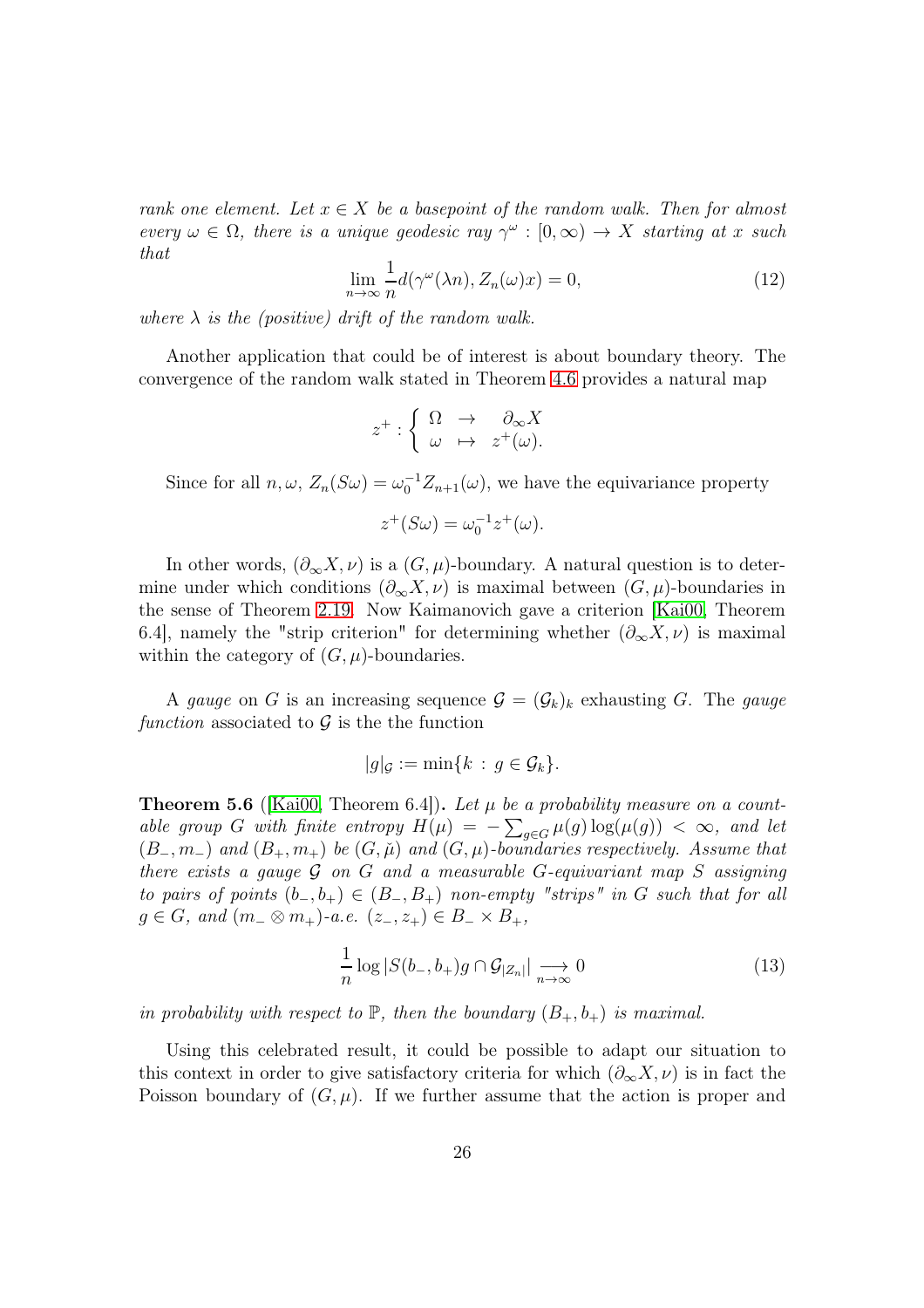cocompact, the criterion is satisfied and it was done by Karlsson and Margulis [\[KM99,](#page-28-3) Corollary 6.2].

If we do not assume that the action is geometric, we think that Corollary [4.7](#page-20-2) could be useful in order to find the strips required in Theorem [5.6,](#page-25-0) and thus proving the maximality of  $(\partial_{\infty}X,\nu)$  as a  $(G,\mu)$ -boundary. T. Fernós used this kind of strategy in order to give weak conditions under which the Roller boundary of a finite dimensional CAT(0) cube complex is in fact the Furstenberg-Poisson boundary of a random walk on an acting group  $G$ . Nevertheless, we were not able to determine satisfying assumptions under which Theorem [5.6](#page-25-0) could be applied in our context.

# References

- <span id="page-26-5"></span>[Bal89] Werner Ballmann. On the Dirichlet problem at infinity for manifolds of non-positive curvature. Séminaire de théorie spectrale et géométrie, 7:33–34, 1989.
- <span id="page-26-0"></span>[Bal95] Werner Ballmann. Lectures on spaces of nonpositive curvature, volume 25 of DMV Seminar. Birkhäuser Verlag, Basel, 1995. With an appendix by Misha Brin.
- <span id="page-26-2"></span>[BB95] Werner Ballmann and Michael Brin. Orbihedra of nonpositive curvature. Publications Mathématiques de l'IHÉS, 82:169–209, 1995.
- <span id="page-26-6"></span>[BB08] Werner Ballmann and Sergei Buyalo. Periodic rank one geodesics in Hadamard spaces. In Geometric and probabilistic structures in dynamics, volume 469 of Contemp. Math. Amer. Math. Soc., Providence, RI, 2008.
- <span id="page-26-3"></span>[BBE85] Werner Ballmann, Misha Brin, and Patrick Eberlein. Structure of manifolds of nonpositive curvature 1. Annals of Mathematics, 122(1):171–203, 1985.
- <span id="page-26-4"></span>[BBS85] Werner Ballmann, Misha Brin, and Ralf Spatzier. Structure of manifolds of nonpositive curvature 2. Annals of Mathematics, 122(2):205–235, 1985.
- <span id="page-26-1"></span>[BF09] Mladen Bestvina and Koji Fujiwara. A characterization of higher rank symmetric spaces via bounded cohomology. Geom. Funct. Anal.,  $19(1):11–40, 2009.$
- <span id="page-26-7"></span>[BF14] Uri Bader and Alex Furman. Boundaries, rigidity of representations, and Lyapunov exponents. In Proceedings of the International Congress of Mathematicians—Seoul 2014. Vol. III. Kyung Moon Sa, Seoul, 2014.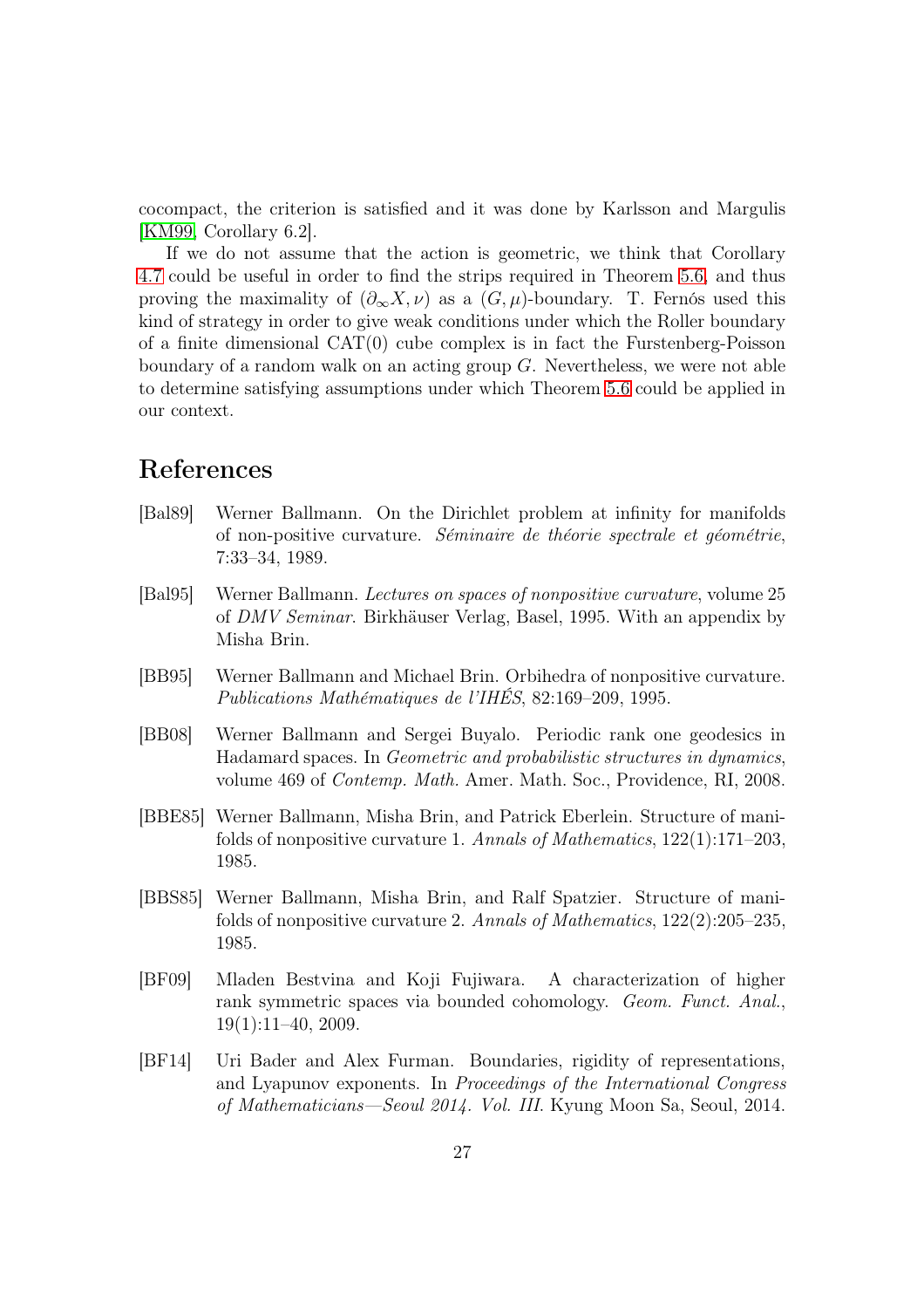- <span id="page-27-0"></span>[BH99] Martin R. Bridson and André Haefliger. Metric spaces of nonpositive curvature, volume 319 of Grundlehren der mathematischen Wissenschaften [Fundamental Principles of Mathematical Sciences]. Springer-Verlag, Berlin, 1999.
- <span id="page-27-8"></span>[BQ16a] Yves Benoist and Jean-François Quint. Central limit theorem on hyperbolic groups. Izv. Ross. Akad. Nauk Ser. Mat., 80(1), 2016.
- <span id="page-27-9"></span>[BQ16b] Yves Benoist and Jean-François Quint. Random walks on reductive groups, volume 62 of Ergebnisse der Mathematik und ihrer Grenzgebiete. 3. Folge. A Series of Modern Surveys in Mathematics [Results in Mathematics and Related Areas. 3rd Series. A Series of Modern Surveys in Mathematics]. Springer, Cham, 2016.
- <span id="page-27-1"></span>[BS87] Keith Burns and Ralf Spatzier. Manifolds of nonpositive curvature and their buildings. Publications Mathématiques de l'IHÉS, 65:35–59, 1987.
- <span id="page-27-4"></span>[CF10] Pierre-Emmanuel Caprace and Koji Fujiwara. Rank-one isometries of buildings and quasi-morphisms of Kac-Moody groups. Geom. Funct. Anal., 19(5), 2010.
- <span id="page-27-3"></span>[CS11] Pierre-Emmanuel Caprace and Michah Sageev. Rank rigidity for CAT(0) cube complexes. Geom. Funct. Anal., 21(4), 2011.
- <span id="page-27-2"></span>[EH90] Patrick Eberlein and Jens Heber. A differential geometric characterization of symmetric spaces of higher rank. Publications Mathématiques de  $I'IH\cancel{E}S$ , 71:33-44, 1990.
- <span id="page-27-6"></span>[FLM18] Talia Fernós, Jean Lécureux, and Frédéric Mathéus. Random walks and boundaries of CAT(0) cubical complexes. Comment. Math. Helv., 93(2), 2018.
- <span id="page-27-5"></span>[Fur73] Harry Furstenberg. Boundary theory and stochastic processes on homogeneous spaces. In Harmonic analysis on homogeneous spaces (Proc. Sympos. Pure Math., Vol. XXVI, Williams Coll., Williamstown, Mass., 1972), 1973.
- <span id="page-27-10"></span>[Fur02] Alex Furman. Random walks on groups and random transformations. In Handbook of dynamical systems, Vol. 1A, pages 931–1014. North-Holland, Amsterdam, 2002.
- <span id="page-27-7"></span>[GR85] Y. Guivarc'h and A. Raugi. Frontière de Furstenberg, propriétés de contraction et théorèmes de convergence. Z. Wahrsch. Verw. Gebiete, 69(2), 1985.